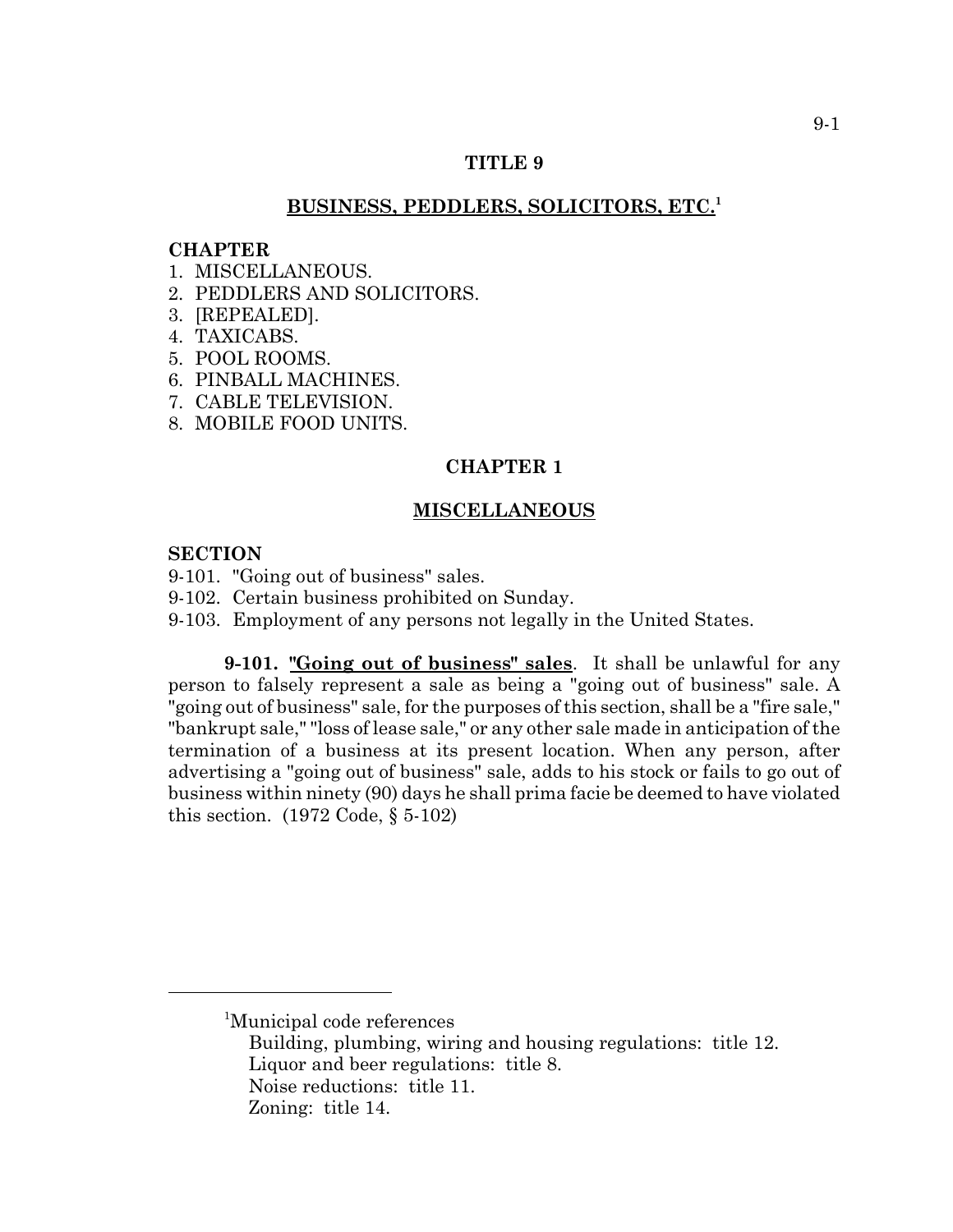**9-102.** Certain business prohibited on Sunday.<sup>1</sup> It shall be unlawful for any person, firm, corporation, or association operating a general merchandise store, hardware, jewelry, furniture or grocery store, super market, meat market, or other similar establishments in the municipality, to open such place or business on Sunday; or to sell or offer for sale, give away, or deliver any merchandise, groceries, hardware, jewelry, furniture, meat, produce, or other similar commodities or articles, on Sunday. (1972 Code, § 5-101)

**9-103. Employment of any persons not legally in the United States**. It shall be unlawful for any person, firm, corporation, or association operating a general merchandise store, hardware, jewelry, furniture or grocery store, super market, meat market or other similar establishments in the municipality to employ any person or persons who are not legally in the United States. (as added by Ord. #1155, Nov. 2006)

<sup>&</sup>lt;sup>1</sup>The constitutionality of an ordinance containing provisions identical to those in this section was upheld by the Tennessee Supreme Court in the 1957 Chattanooga case of Kirk v. Olgiati., 308 S.W. 2d 471.

The Supreme Court of the United States has also upheld Sunday Closing Laws. See McGowan v. State of Maryland, 81 S. Ct. 1101 (1961); Two Guys From Harrison-Allentown, Inc. v. McGinley, 81 S. Ct. 1135 (1961); Gallagher v. Crown Kosher Super Market of Massachusetts, Inc., 81 S. Ct. 1122 (1961); and, Braunfeld v. Brown, 81 S. Ct. 1144 (1961).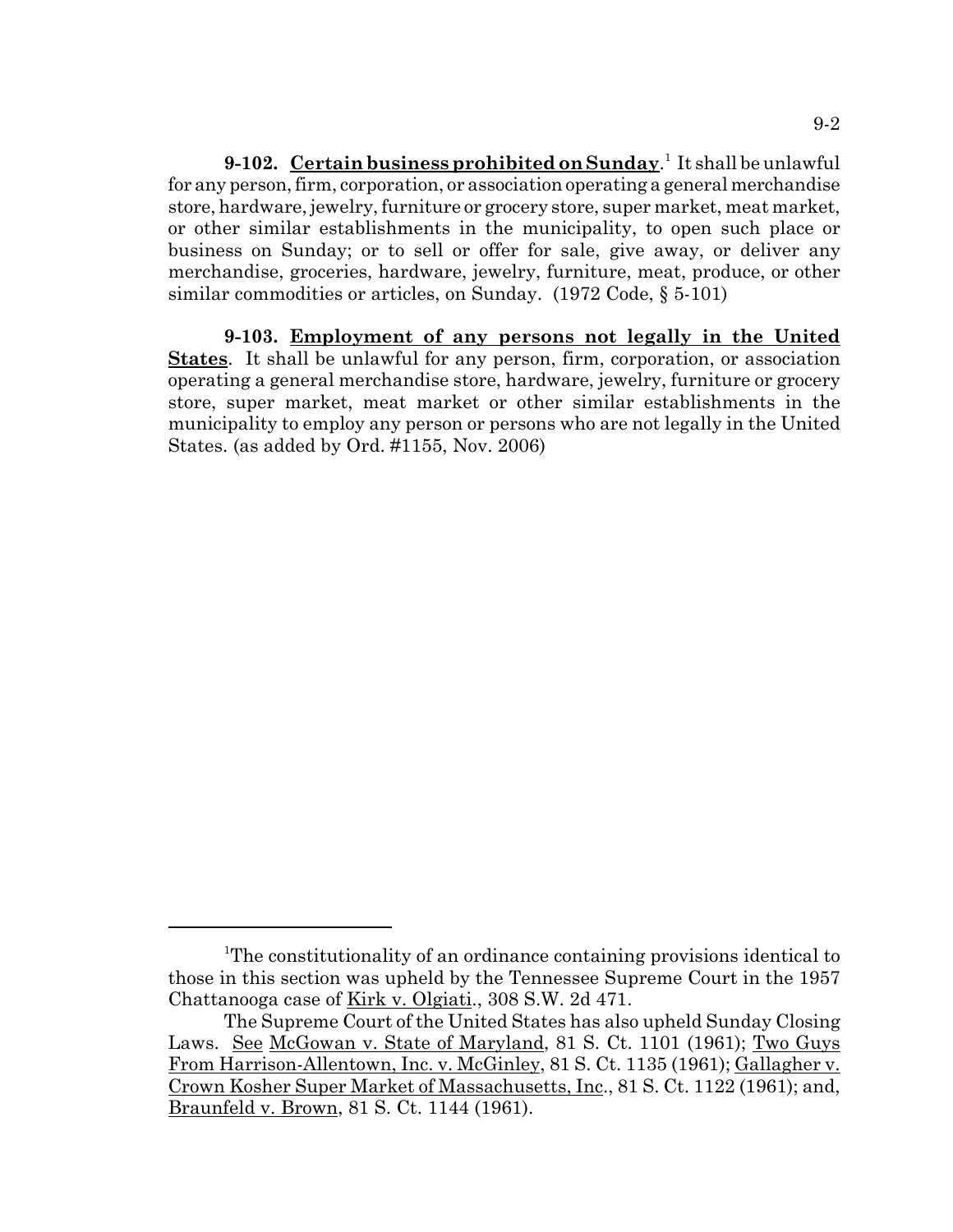# **PEDDLERS AND SOLICITORS1**

# **SECTION**

9-201. Definitions.

- 9-202. Exemptions.
- 9-203. Permit required.
- 9-204. Permit procedure.
- 9-205. Restrictions on peddlers, street barkers and solicitors.
- 9-206. Restrictions on transient vendors.
- 9-207. Display of permit.
- 9-208. Suspension or revocation of permit.
- 9-209. Expiration and renewal of permit.
- 9-210. Violation and penalty.
- 9-211. [Repealed.]
- 9-212. [Repealed.]
- 9-213. [Repealed.]

**9-201. Definitions**. Unless otherwise expressly stated, whenever used in this chapter, the following words shall have the meaning given to them in this section:

(1) "Peddler" means any person, firm or corporation, either a resident or a nonresident or a nonresident of the city, who has no permanent regular place of business and who goes from dwelling to dwelling, business to business, place to place, or from street to street, carrying or transporting goods, wares or merchandise and offering or exposing the same for sale.

(2) "Solicitor" means any person, firm or corporation who goes from dwelling to dwelling, business to business, place to place, or from street to street, taking or attempting to take orders for any goods, wares or merchandise, or personal property of any nature whatever for future delivery, except that the term shall not include solicitors for charitable and religious purposes and solicitors for subscriptions as those terms are defined below.

(3) "Solicitor for charitable or religious purposes" means any person, firm, corporation or organization who or which solicits contributions from the public, either on the streets of the city or from door to door, business to business, place to place, or from street to street, for any charitable or religious organization, and who does not sell or offer to sell any single item at a cost to the purchaser in excess of ten dollars (\$10.00). No organization shall qualify as

<sup>1</sup> Municipal code reference

Privilege taxes: title 5.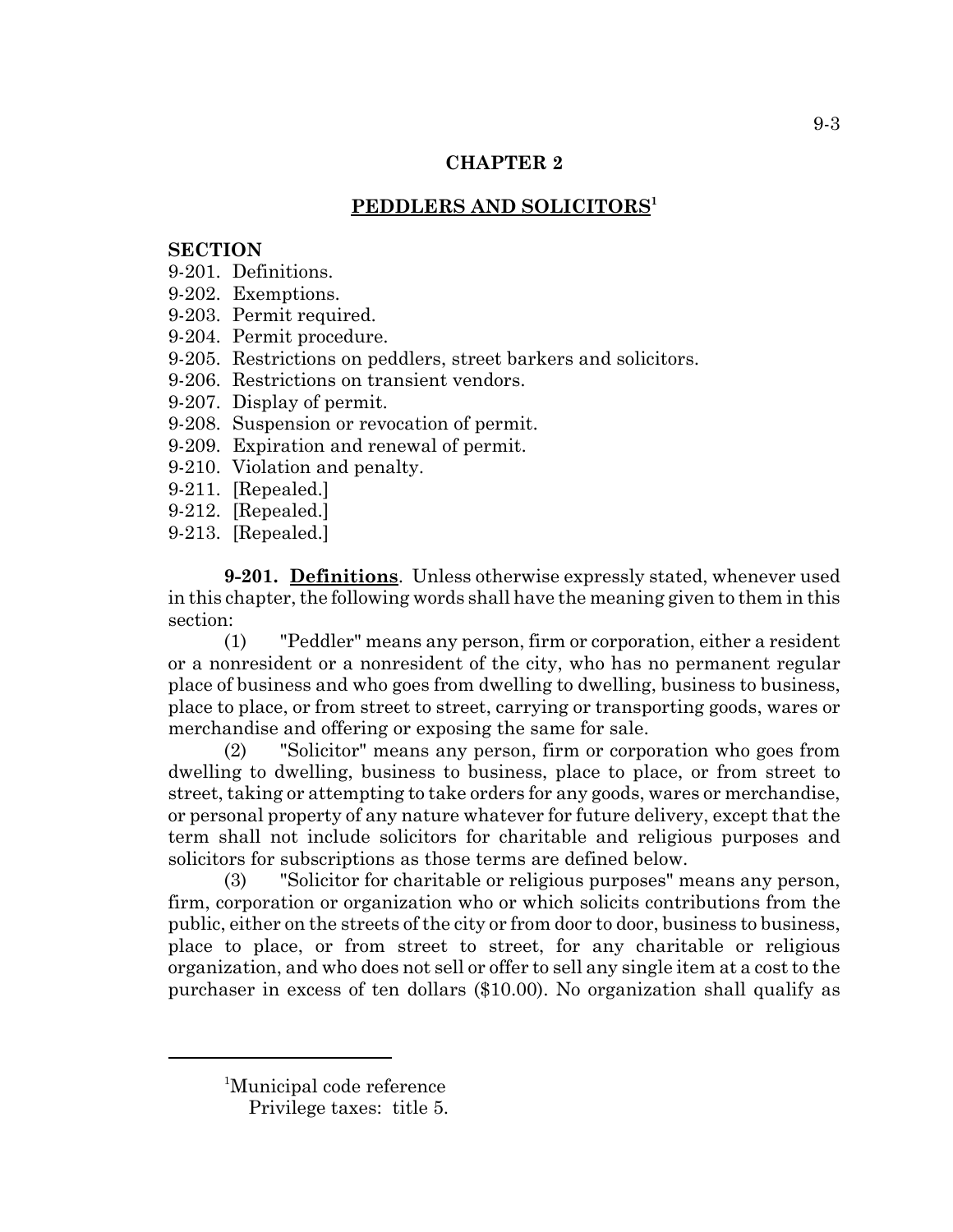"charitable" or "religious" organization unless the organization meets one of the following conditions:

(a) Has a current exemption certificate from the Internal Revenue Service issued under Section 501 (c)(3) of the Internal Revenue Service Code of 1954, as amended.

(b) Is a member of United Way, Community Chest or similar "umbrella" organizations for charitable or religious organizations.

(c) Has been in continued existence as a charitable or religious organization in Coffee County for a period of two (2) years prior to the date of its application for registration under this chapter.

(d) Is a professional solicitor directly contracted to an organization which meets one of the preceding qualifications.

(4) "Solicitor for subscriptions" means any person who solicits subscriptions from the public, either on the streets of the city, or from door to door, business to business, place to place, or from street to street, and who offers for sale subscriptions to magazines or other materials protected by provisions of the Constitution of the United States.

(5) "Transient vendor" means any person who brings into temporary premises and exhibits stocks of merchandise to the public for the purpose of selling or offering to sell the merchandise to the public. Transient vendor does not include any person selling goods by sample, brochure, or sales catalog for future delivery; or to sales resulting from the prior invitation to the seller by the owner or occupant of a residence. For purposes of this definition, "merchandise" means any consumer item that is represented to be new or not previously owned by a consumer, and "temporary premises" means any public or quasi-public place including a hotel, rooming house, storeroom, building or part of a building, tent, vacant lot, railroad car, or motor vehicle which is temporarily occupied for the purpose of exhibiting stocks of merchandise to the public. Premises are not temporary if the same person has conducted business at those premises for more than six (6) consecutive months or has occupied the premises as his or her permanent residence for more than six (6) consecutive months.

(6) "Street barker" means any peddler who does business during recognized festival or parade days in the city and who limits his business to selling or offering to sell novelty items and similar goods in the area of the festival or parade. (1972 Code, § 5-201, as replaced by Ord. #966, Jan. 2002)

**9-202. Exemptions**. The terms of this chapter shall neither apply to persons selling at wholesale to dealers, nor to newsboys, nor to bona fide merchants who merely deliver goods in the regular course of business, nor to persons selling agricultural products, who, in fact themselves produced the products being sold, nor to sales inside the fenced area at the Coffee County Fairgrounds. The permit required by this chapter shall not be required for operations conducted solely on October 6, 2012. The permit required by this chapter shall not be required for operations conducted solely on October 5, 2013.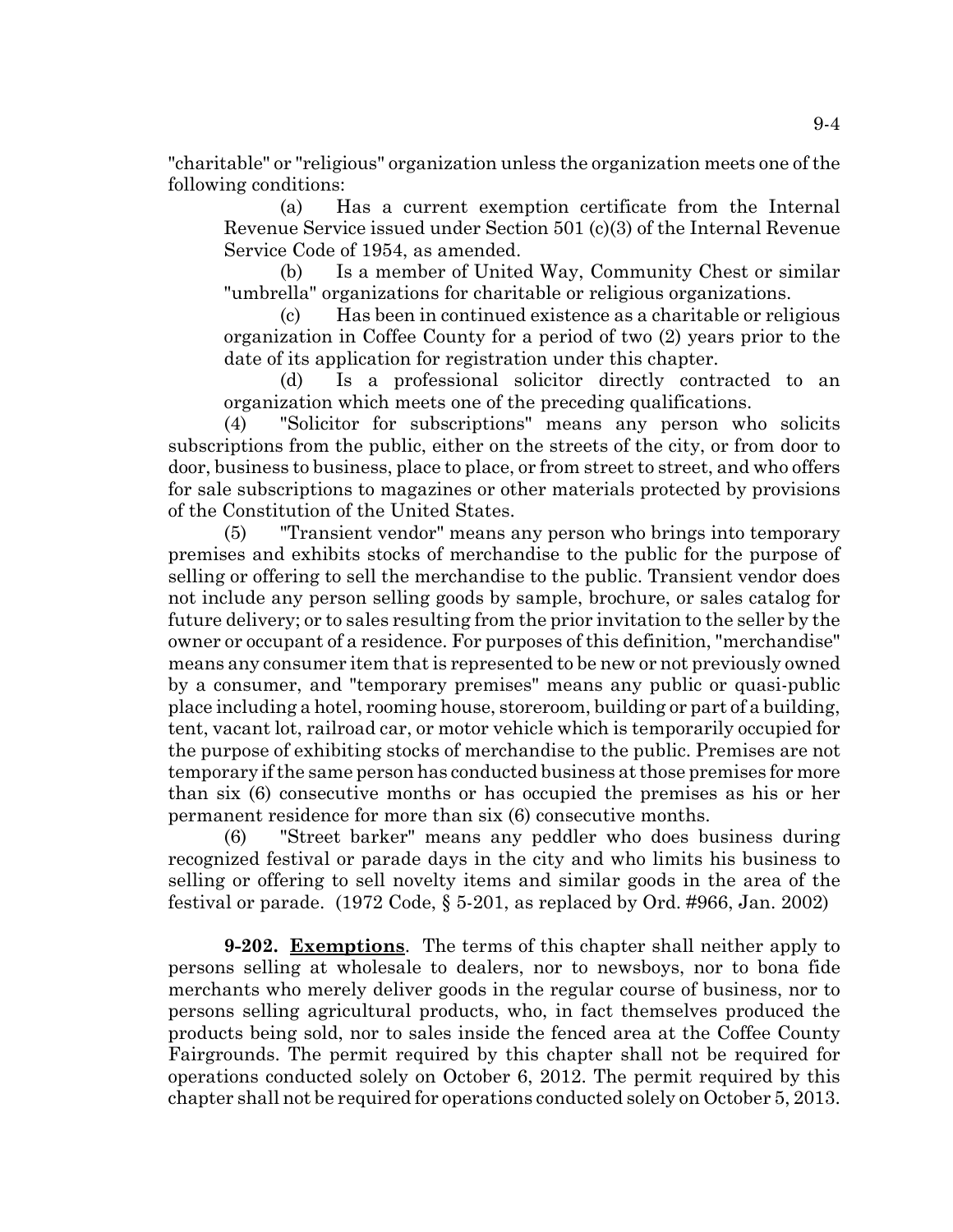The permit required by this chapter shall not be required for operations conducted solely on October 3-4, 2014. The permit required by this chapter shall not be required for operations conducted solely on October 2-3, 2015. (1972 Code, § 5-202, as replaced by Ord. #966, Jan. 2002, and amended by Ord. #993, June 2002, Ord. #1343, Oct. 2012, Ord. #1390, Sept. 2013, Ord. #1434, Sept. 2014, and Ord. #1466, July 2015)

**9-203.** Permit required. No person, firm or corporation shall operate a business as a peddler, transient vendor, solicitor or street barker, and no solicitor for charitable or religious purposes or solicitor for subscriptions shall solicit within the city unless the same has obtained a permit from the city in accordance with the provisions of this chapter. (1972 Code, § 5-203, as amended by Ord. #808, Jan. 1998, and replaced by Ord. #966, Jan. 2002)

**9-204. Permit procedure**. (1) Application form. A sworn application containing the following information shall be completed and filed with the finance director by each applicant for a permit as a peddler, transient vendor, solicitor, or street barker and by each applicant for a permit as a solicitor for charitable or religious purposes or as a solicitor for subscriptions:

(a) The complete name and permanent address of the business or organization the applicant represents.

(b) A brief description of the type of business and the goods to be sold.

(c) The dates for which the applicant intends to do business or make solicitations.

(d) The names and permanent addresses of each person who will make sales or solicitations within the city.

(e) The make, model, complete description, and license tag number and state of issue, of each vehicle to be used to make sales or solicitations, whether or not such vehicle is owned individually by the person making sales or solicitations, by the business or organization itself, or rented or borrowed from another business or person.

(f) Tennessee State sales tax number, if applicable.

(2) Permit fee. Each application for a permit as a peddler, transient vendor, solicitor or street barker shall submit with his application a nonrefundable fee of one hundred (\$100.00) dollars. There shall be no fee for an application for a permit as a solicitor for charitable purposes or as a solicitor for subscription.

(3) Permit issued. Upon the completion of the application form and the payment of the permit fee, where required, the finance director shall issue a permit and provide a copy of the same to the applicant.

(4) Submission of application form to chief of police. Immediately after the applicant obtains a permit from the finance director, the finance director shall submit to the chief of police a copy of the application form and the permit.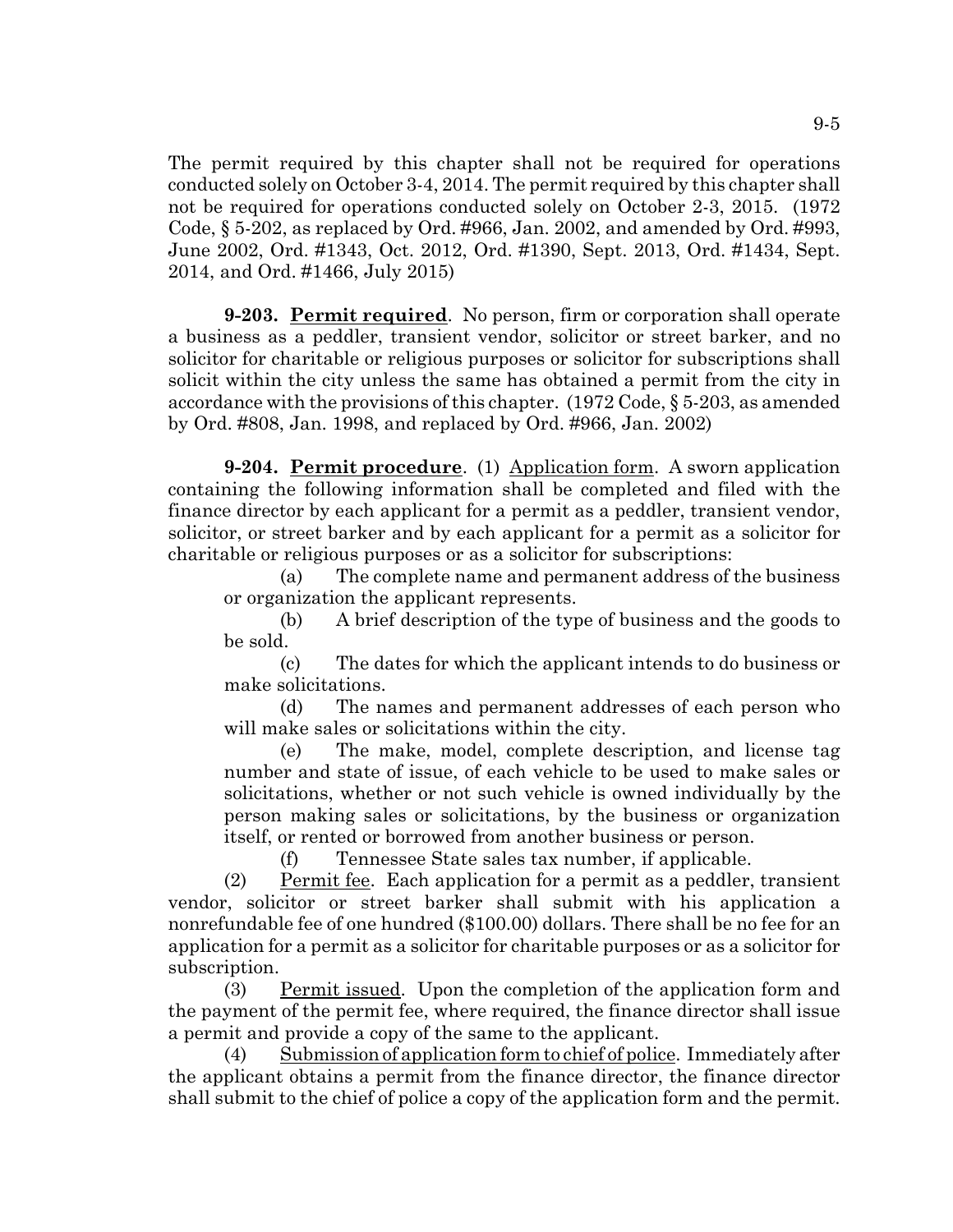(1972 Code, § 5-204, as amended by Ord. #808, Jan. 1998, replaced by Ord. #966, Jan. 2002, and amended by Ord. #988, May 2002)

**9-205. Restrictions on peddlers, street barkers and solicitors**. No peddler, street barker, solicitor, solicitor for charitable purposes, or solicitor for subscription shall:

(1) Be permitted to set up and operate a booth or stand on or within twenty-five feet (25') of any street, sidewalk, breakdown lane, public right-ofway or in any other public area within the city.

(2) Stand or sit in or within twenty-five feet  $(25')$  of the entrance to any dwelling or place of business or in any other place which may disrupt or impede pedestrian or vehicular traffic.

(3) Offer to sell goods or services or solicit in or within twenty-five feet (25') of any vehicular traffic lanes, breakdown lanes or public right-of-way or operate a "road block" of any kind.

(4) Call attention to his business or merchandise or to his solicitation efforts by crying out; by blowing a horn; by ringing a bell; creating other noise or holding or wearing any sign that does not display the name in which the permit required by this section is issued and the permit number in characters at least one inch (1") in height, except that the street barker shall be allowed to cry out to call attention to his business or merchandise during recognized parade or festival days of the city.

(5) Enter in or upon any premises or attempt to enter in or upon any premises wherein a sign or placard bearing the notice "Peddlers or Solicitors Prohibited" or similar language carrying the same meaning is located. (1972 Code, § 5-205, as amended by Ord. #808, Jan. 1998, replaced by Ord. #966, Jan. 2002, and amended by Ord. #1453, May 2015)

**9-206. Restrictions on transient vendors**. A transient vendor shall not advertise, represent, or hold forth a sale of goods, wares or merchandise as an insurance, bankrupt, insolvent, assignee, trustee, estate, executor, administrator, receiver's manufacturer's wholesale, cancelled order, or misfit sale, or closing-out sale, or a sale of any goods damaged by smoke, fire, water or otherwise, unless such advertisement, representation or holding forth is actually of the character it is advertised, represented or held forth. (1972 Code, § 5-206, as amended by Ord. #808, Jan. 1998, and replaced by Ord. #966, Jan. 2002)

**9-207. Display of permit**. Each peddler, street barker, solicitor, solicitor for charitable purposes or solicitor for subscriptions is required to have in his possession a valid permit while making sales or solicitations, and shall be required to display the same to any police officer upon demand. (1972 Code, § 5-207, as replaced by Ord. #966, Jan. 2002)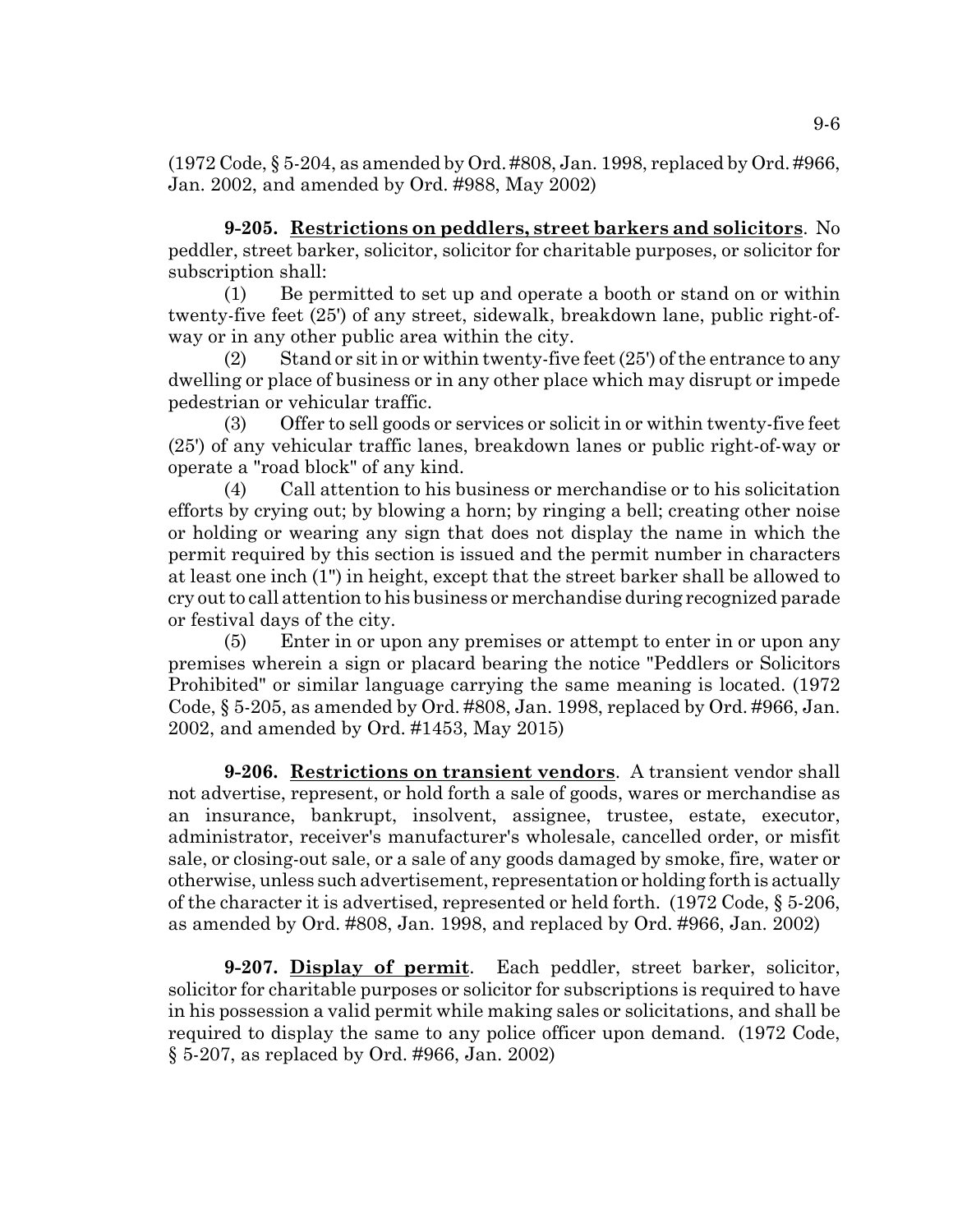**9-208. Suspension or revocation of permits**. (1) Suspension by the finance director. The permit issued to any person or organization under this charter may be suspended by the finance director for any of the following causes:

(a) Any false statement, material omission, or untrue or misleading information which is contained in or left out of the application; or

(b) Any violation of this chapter.

(2) Suspension or revocation by the board of mayor and aldermen. The permit issued to any person or organization under this chapter may be suspended or revoked by the board of mayor and aldermen, after notice and hearing, for the same causes set out in paragraph (1) above. Notice of the hearing for suspension or revocation of a permit shall be given by the finance director in writing, setting forth specifically the grounds of complaint and the time and place of the hearing. Such notice shall be mailed to the permit holder at his last known address at least five (5) days prior to the date set for hearing, or it shall be delivered by a police officer in the same manner as a summons at least three (3) days prior to the date set for hearing. (1972 Code, § 5-208, as replaced by Ord. #966, Jan. 2002)

**9-209. Expiration and renewal of permit**. The permit of peddlers, solicitors and transient vendors shall expire on the same date that the permit holder's privilege license expires. The registration of any peddler, solicitor, or transient vendor who for any reason is not subject to the privilege tax shall be issued for six (6) months. The permit of street barkers shall be for a period corresponding to the dates of the recognized parade or festival days of the city. The permit of solicitors for religious or charitable purposes and solicitors for subscriptions shall expire on the date provided in the permit, not to exceed thirty (30) days. (1972 Code, § 5-209, as replaced by Ord. #966, Jan. 2002)

**9-210.** Violation and penalty. In addition to any other action the city may take against a permit holder in violation of this chapter, such violation shall be punishable by a penalty of up to fifty dollars (\$50.00) for each offense. Each day a violation occurs shall constitute a separate offense. (1972 Code, § 5-210, as replaced by Ord. #966, Jan. 2002)

**9-211. [Repealed**.**]** This section was repealed by Ord. #966, Jan. 2002. (1972 Code, § 5-211, as amended by Ord. #808, Jan. 1998, and repealed by Ord. #966, Jan. 2002)

**9-212. [Repealed.]** This section was replaced by Ord. #966, Jan. 2002. (1972 Code, § 5-212, as repealed by Ord. #966, Jan. 2002)

**9-213. [Repealed.]** This section was replaced by Ord. #966, Jan. 2002. (1972 Code, § 5-213, as repealed by Ord. #966, Jan. 2002)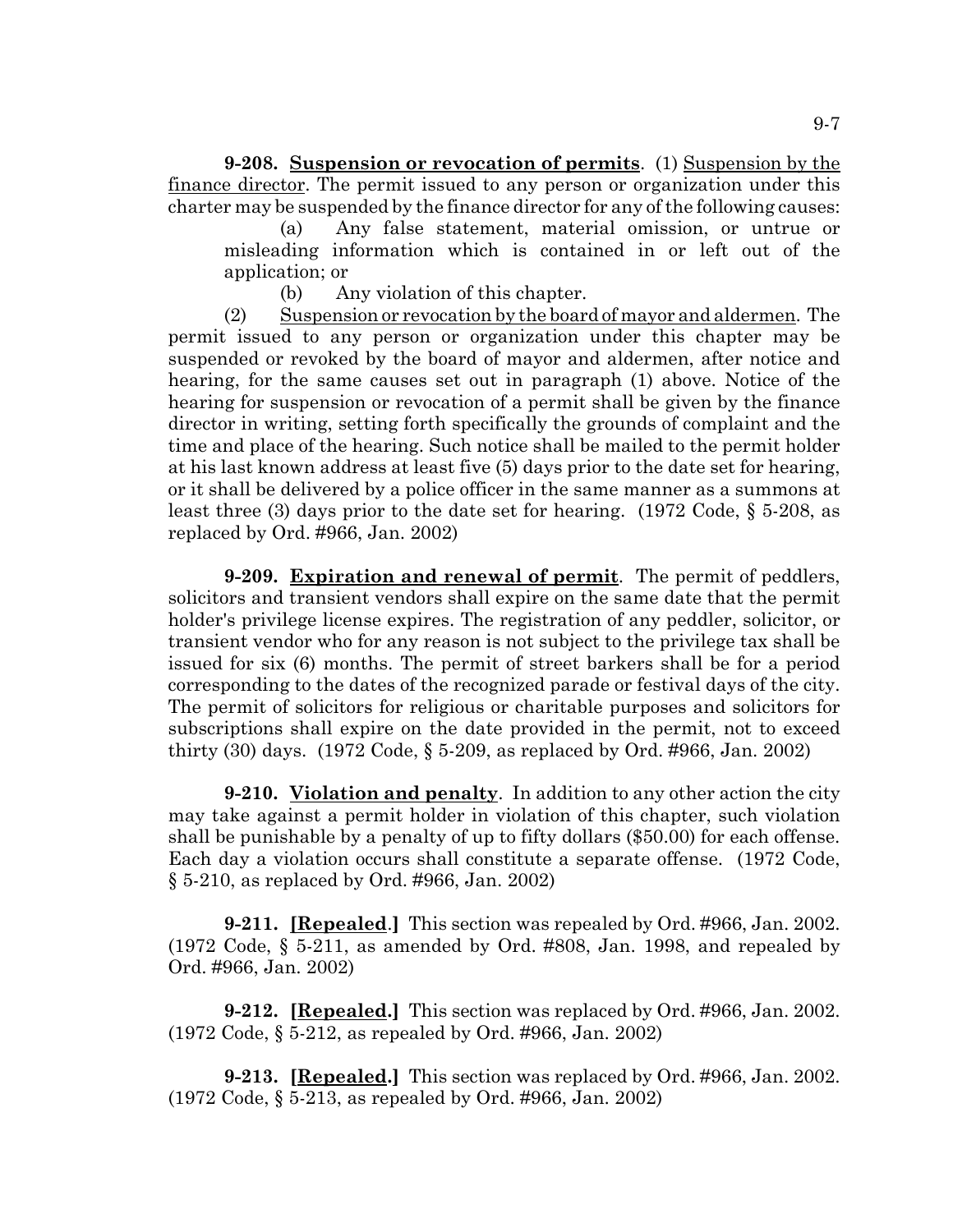# **[REPEALED]**

This chapter was repealed by Ord. #966, Jan. 2002.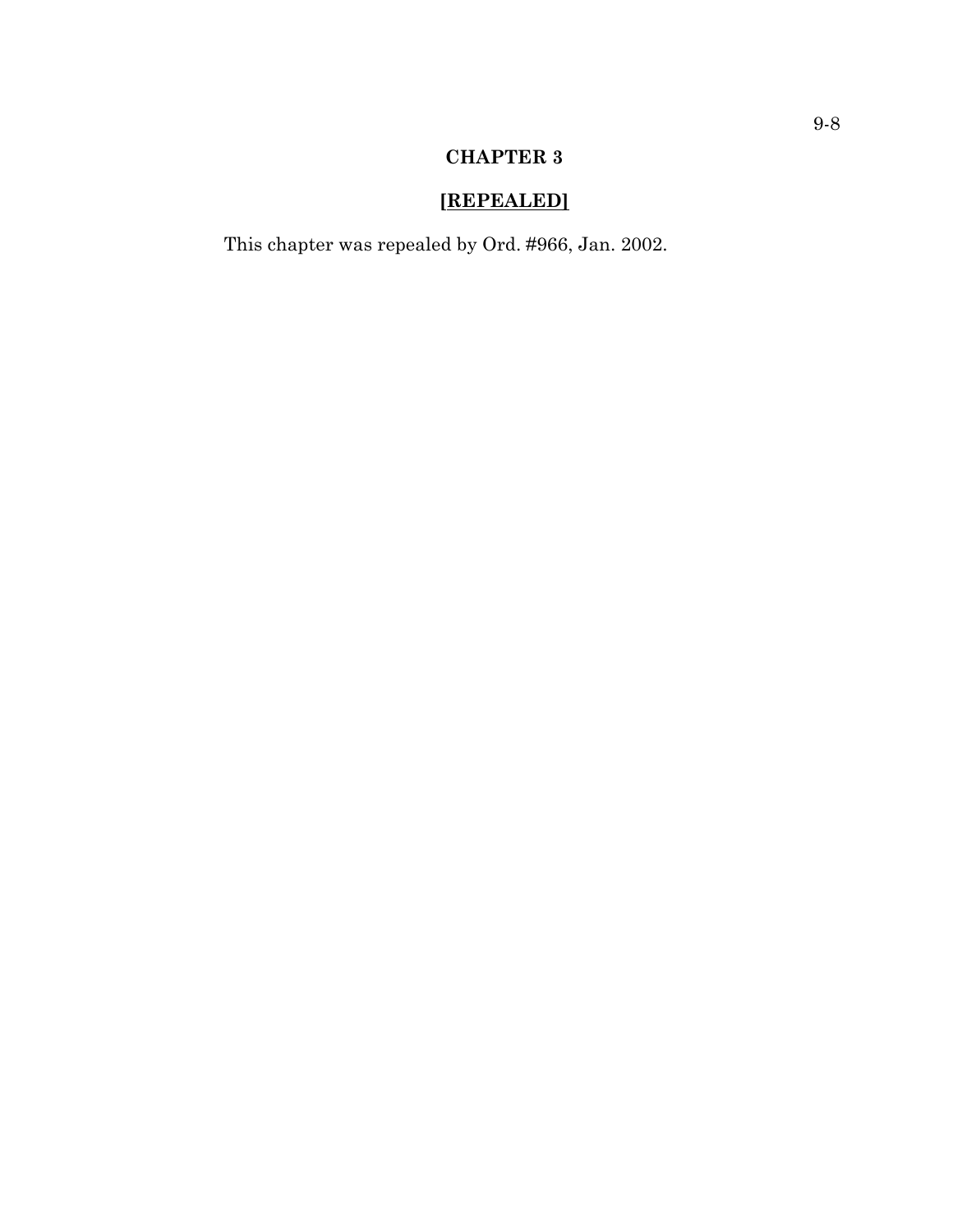# **TAXICABS1**

#### **SECTION**

- 9-401. Taxicab franchise and privilege license required.
- 9-402. Requirements as to application and hearing.
- 9-403. Liability insurance required.
- 9-404. Revocation or suspension of franchise.
- 9-405. Mechanical condition of vehicles.
- 9-406. Cleanliness of vehicles.
- 9-407. Inspection of vehicles.
- 9-408. License and permit required for drivers.
- 9-409. Qualifications for driver's permit.
- 9-410. Revocation or suspension of driver's permit.
- 9-411. Drivers not to solicit business.
- 9-412. Parking restricted.
- 9-413. Drivers to use direct routes.
- 9-414. Taxicabs not to be used for illegal purposes.
- 9-415. Miscellaneous prohibited conduct by drivers.
- 9-416. Transportation of more than one passenger at the same time.

**9-401. Taxicab franchise and privilege license required**. It shall be unlawful for any person to engage in the taxicab business unless he has first obtained a taxicab franchise from the municipality and has a currently effective privilege license.

"Taxicab" for the purpose of this chapter shall mean any private passenger vehicle for hire, including but not limited to a limousine, sedan or taxicab, as defined by Tennessee Code Annotated, § 7-51-1007.

An annual franchise fee of one hundred fifty dollars (\$150.00) for operators of one (1) to five (5) taxicabs; two hundred dollars (\$200.00) for operators of six (6) to ten (10) taxicabs; two hundred fifty dollars (\$250.00) for operators of eleven (11) to twenty (20) taxicabs and three hundred dollars  $(\$300,00)$  for operators of more than twenty  $(20+)$  taxicabs shall be due upon the approval of the franchise or additional franchise. No franchise fee shall be due for franchises for existing taxicabs until the first anniversary of the franchise. (1972 Code, § 5-401, as amended by Ord. #1454, May 2015)

**9-402. Requirements as to application and hearing**. No person shall be eligible for a taxicab franchise if he has been convicted of a felony, any

<sup>1</sup> Municipal code reference

Privilege taxes: title 5.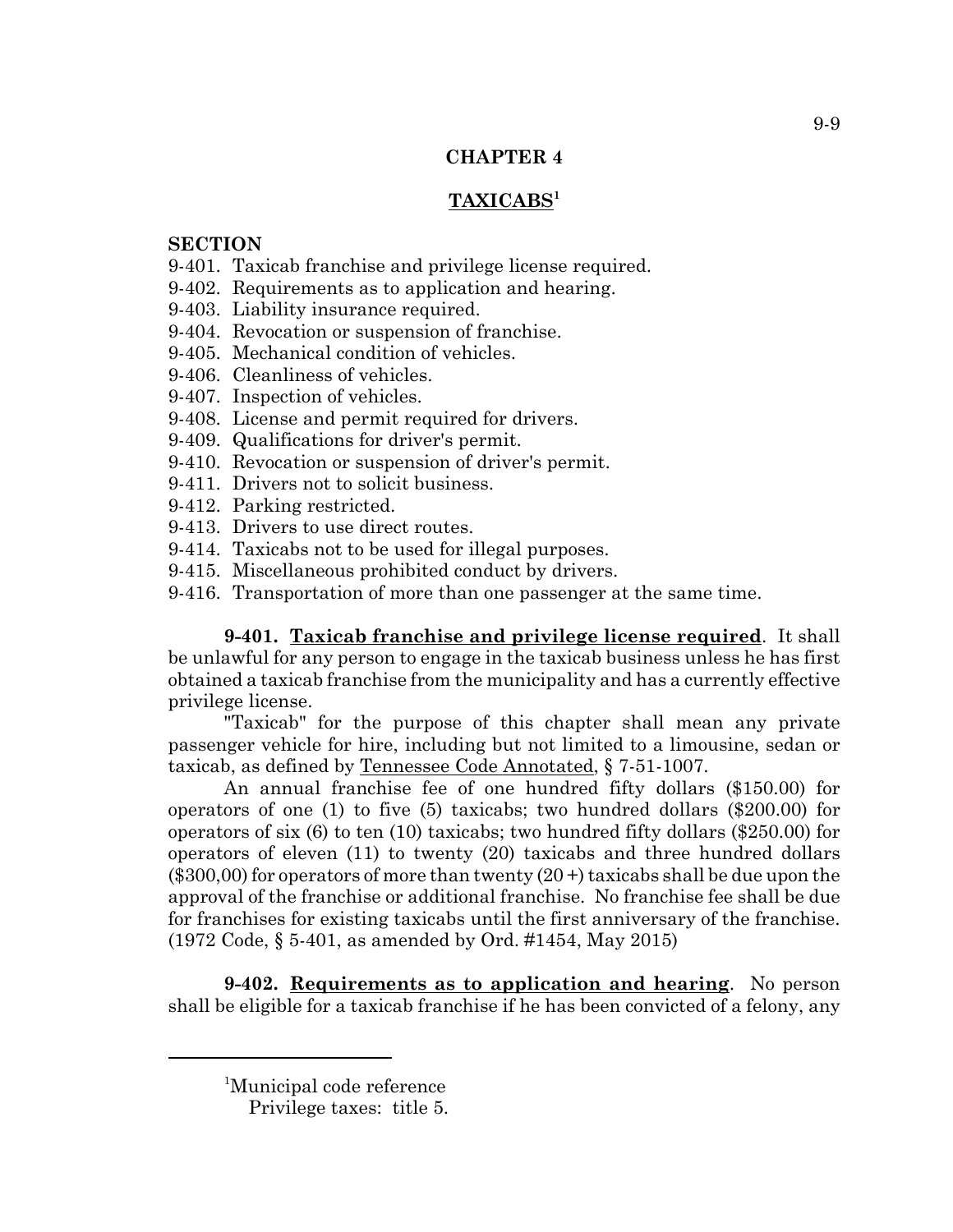theft or assaultive offense within the last ten (10) years. Applications for taxicab franchises shall be made under oath and in writing to the chief of police. The application shall state the name and address of the applicant; the name and address of the proposed place of business; the number of cabs the applicant desires to operate; the makes and models of said cabs and such other pertinent information as the chief of police may require. Within ten (10) days after receipt of an application, the chief of police shall make a thorough investigation of the applicant; determine if there is a public need for additional taxicab service; present the application to the governing body and make a recommendation to either grant or refuse a franchise to the applicant. The governing body shall thereupon hold a public hearing at which time witnesses for and against the granting of the franchise shall be heard. In deciding whether or not to grant the franchise, the governing body shall consider the public need for additional service; the increased traffic congestion; parking space requirements and whether or not the safe use of the streets by the public, both vehicular and pedestrian, will be preserved by the granting of such an additional taxicab franchise. Those persons already operating taxicabs when this code is adopted shall not be required to make applications under this section but shall be required to comply with all of the other provisions hereof. Prior to the hearing on the application, the chief of police shall conduct a Tennessee Bureau of Investigation (T.B.I.) and other criminal background search as he deems prudent, the cost of which shall be paid by the applicant in addition to the franchise fee.  $(1972 \text{ Code}, \S 5-402)$ , as replaced by Ord. #1454, May 2015)

**9-403. Liability insurance required**. No taxicab franchise shall be issued or continued in operation unless there is in full force and effect a liability insurance policy for each vehicle authorized in the amount of two hundred fifty thousand dollars (\$250,000.00) for bodily injury or death to any one (1) person, five hundred thousand dollars (\$500,000.00) for bodily injuries or death to more than one (1) person which are sustained in the same accident, and two hundred fifty thousand dollars (\$250,000.00) for property damage resulting from any one (1) accident, or alternatively combined single limit coverage of five hundred thousand dollars (\$500,000.00). The insurance policy required by this section shall contain a provision that it shall not be cancelled except after at least twenty (20) days' written notice is given by the insurer to both the insured and the finance director of the municipality. Proof of compliance with this section shall be filed with the finance director. The safety committee shall approve an appropriate form for completion by franchises documenting compliance with this section. (1972 Code, § 5-403, as amended by Ord. #808, Jan. 1998, Ord. #1305, Aug. 2011, and Ord. #1454, May 2015)

**9-404. Revocation or suspension of franchise**. The governing body, after a public hearing, may revoke or suspend any taxicab franchise for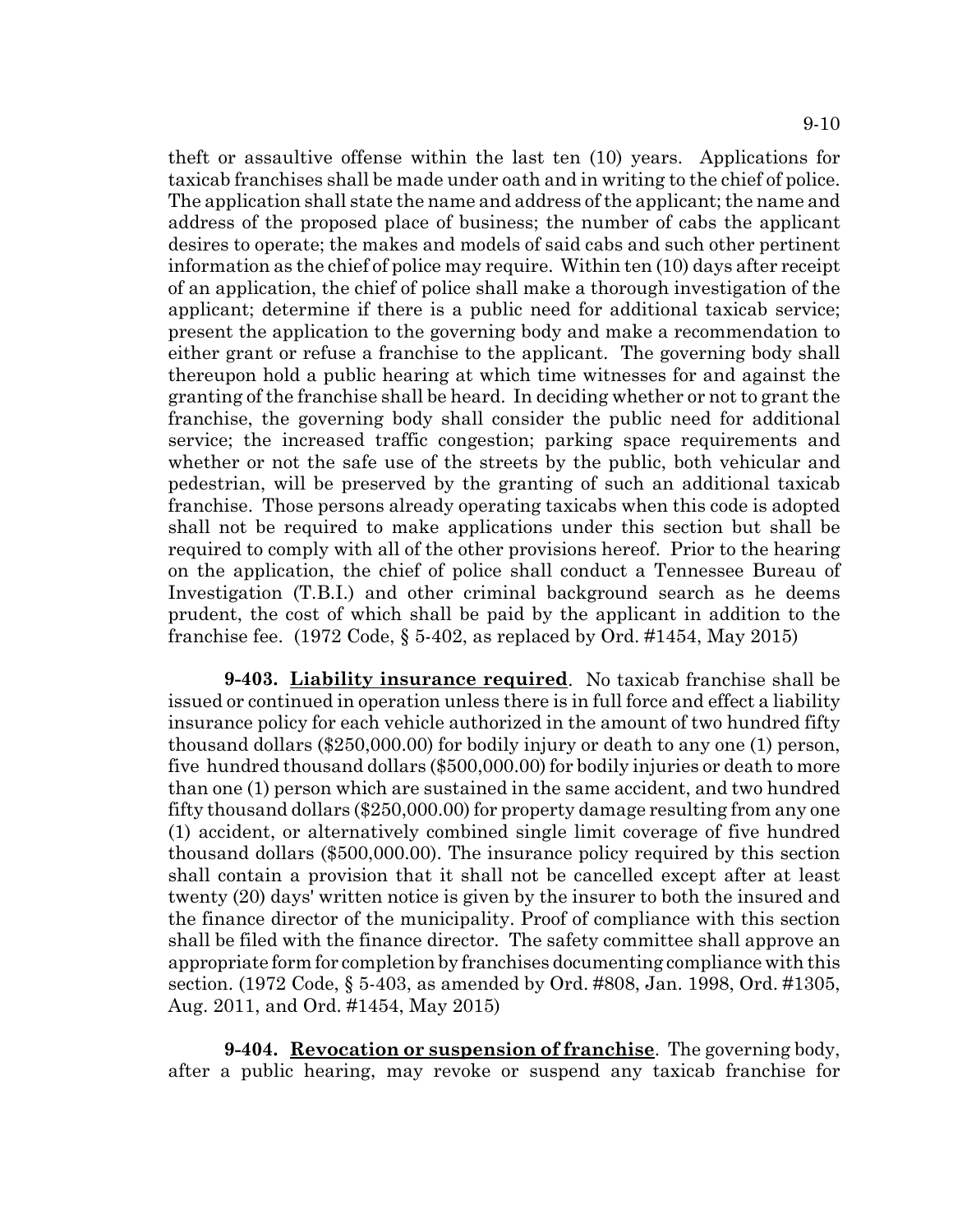misrepresentations or false statements made in the application therefor or for traffic violations or violations of this chapter by the taxicab owner or any driver. (1972 Code, § 5-404)

**9-405. Mechanical condition of vehicles**. It shall be unlawful for any taxicab to operate in the municipality unless it is equipped with four (4) wheel brakes, front and rear lights, safe tires, horn, muffler, windshield wipers, and rear vision mirror, all of which shall conform to the requirements of state law. Each taxicab shall be equipped with a handle or latch or other opening device attached to each door of the passenger compartment so that such doors may be operated by the passenger from the inside of the taxicab without the intervention or assistance of the driver. The motor and all mechanical parts shall be kept in such condition or repair as may be reasonably necessary to provide for the safety of the public and the continuous satisfactory operation of the taxicab.  $(1972 \text{ Code}, \S 5-405)$ 

**9-406. Cleanliness of vehicles**. All taxicabs operated in the municipality shall, at all times, be kept in a reasonably clean and sanitary condition. They shall be thoroughly swept and dusted at least once each day. At least once every week they shall be thoroughly washed and the interior cleaned with a suitable antiseptic solution. (1972 Code, § 5-406)

**9-407. Inspection of vehicles**. All taxicabs shall be inspected at least semiannually by the chief of police to insure that they comply with the requirements of this chapter with respect to mechanical condition, cleanliness, etc. An inspection fee of twenty-five dollars (\$25.00) per taxicab shall be collected for each semi-annual inspection.

The safety committee shall approve a form detailing the inspection, which shall require inclusion of the vehicle's Vehicle Identification Number (VIN). Upon completion of successful inspection, the chief of police shall issue a certificate memorializing the successful completion of the inspection, which shall likewise contain the VIN of the vehicle inspected. This certificate shall be displayed in the vehicle when carrying passengers. (1972 Code, § 5-407, as amended by Ord. #1454, May 2015, and Ord. #1476, Dec. 2015)

**9-408. License and permit required for drivers**. No person shall drive a taxicab unless he is in possession of the required Tennessee driver's license for operation of a taxicab which allows the driver to transport passengers for hire, and a taxicab driver's permit issued by the city. (1972 Code, § 5-408, as amended by Ord. #1305, Aug. 2011, and Ord. #1454, May 2015)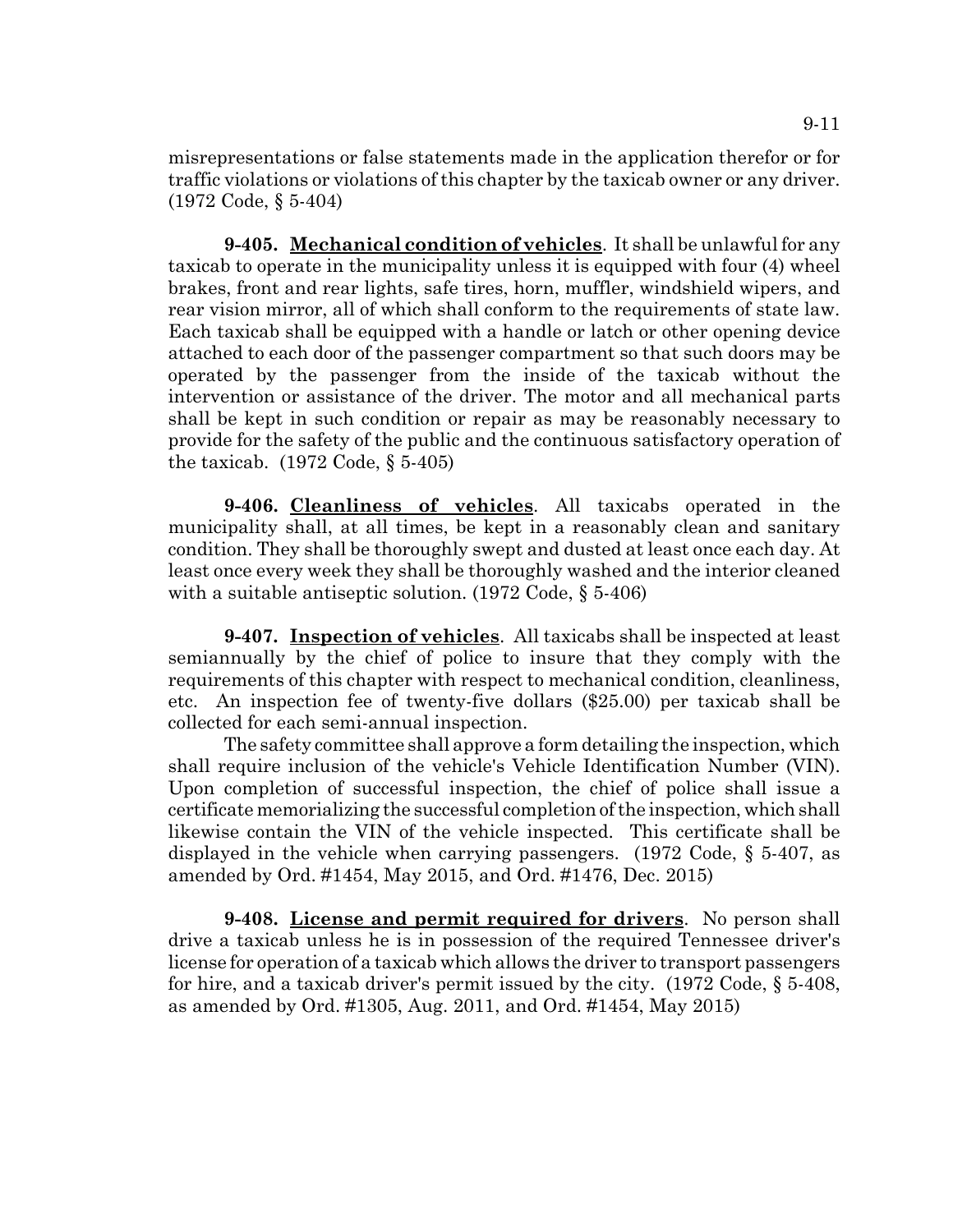**9-409. Qualifications for driver's permit**. No person shall be issued a taxicab driver's permit unless he complies with the following to the satisfaction of the chief of police:

(1) Makes written application to the chief of police on a form approved by the safety committee.

(2) Is at least eighteen (18) years of age and holds the appropriate Tennessee driver's license to be permitted to operate a taxicab.

(3) Undergoes an examination by a physician and is found to be of sound physique, with good eyesight and hearing and not subject to epilepsy, vertigo, heart trouble or any other infirmity of body or mind which might render him unfit for the safe operation of a public vehicle.

The results of this examination shall be reviewed by the chief of police or his designee. The franchisee shall maintain the record of this examination and findings for so long as the individual is employed by the franchisee and for eighteen (18) months thereafter. The franchisee shall produce this information at any time upon demand of the chief of police or his designee.

(4) Is clean in dress and person and not addicted to the use of intoxicating liquor or drugs.

(5) Has not been convicted of a felony, driving under the influence of an intoxicant or drug, any theft or assaultive offense or of frequent traffic offenses.

(6) Is familiar with the state and local traffic laws.

(7) The chief of police shall conduct a T.B.I. background and other appropriate background checks of each applicant prior to issuing the permit required by this section. The cost of any such background check shall be advanced by the applicant. (1972 Code, § 5-409, as amended by Ord. #1305, Aug. 2011, Ord. #1454, May 2015, and Ord. #1475, Dec. 2015)

**9-410. Revocation or suspension of driver's permit**. The governing body, after a public hearing, may revoke or suspend any taxicab driver's permit for traffic violations failing to continue to meet the requirements of § 9-409 or any violation of this chapter. (1972 Code, § 5-410, as amended by Ord. #1454, May 2015)

**9-411. Drivers not to solicit business**. All taxicab drivers are expressly prohibited from indiscriminately soliciting passengers or from cruising upon the streets of the municipality for the purpose of obtaining patronage for their cabs. (1972 Code, § 5-411)

**9-412. Parking restricted**. It shall be unlawful to park any taxicab on any street except in such places as have been specifically designated and marked by the municipality for the use of taxicabs. It is provided, however, that taxicabs may stop upon any street for the purpose of picking up or discharging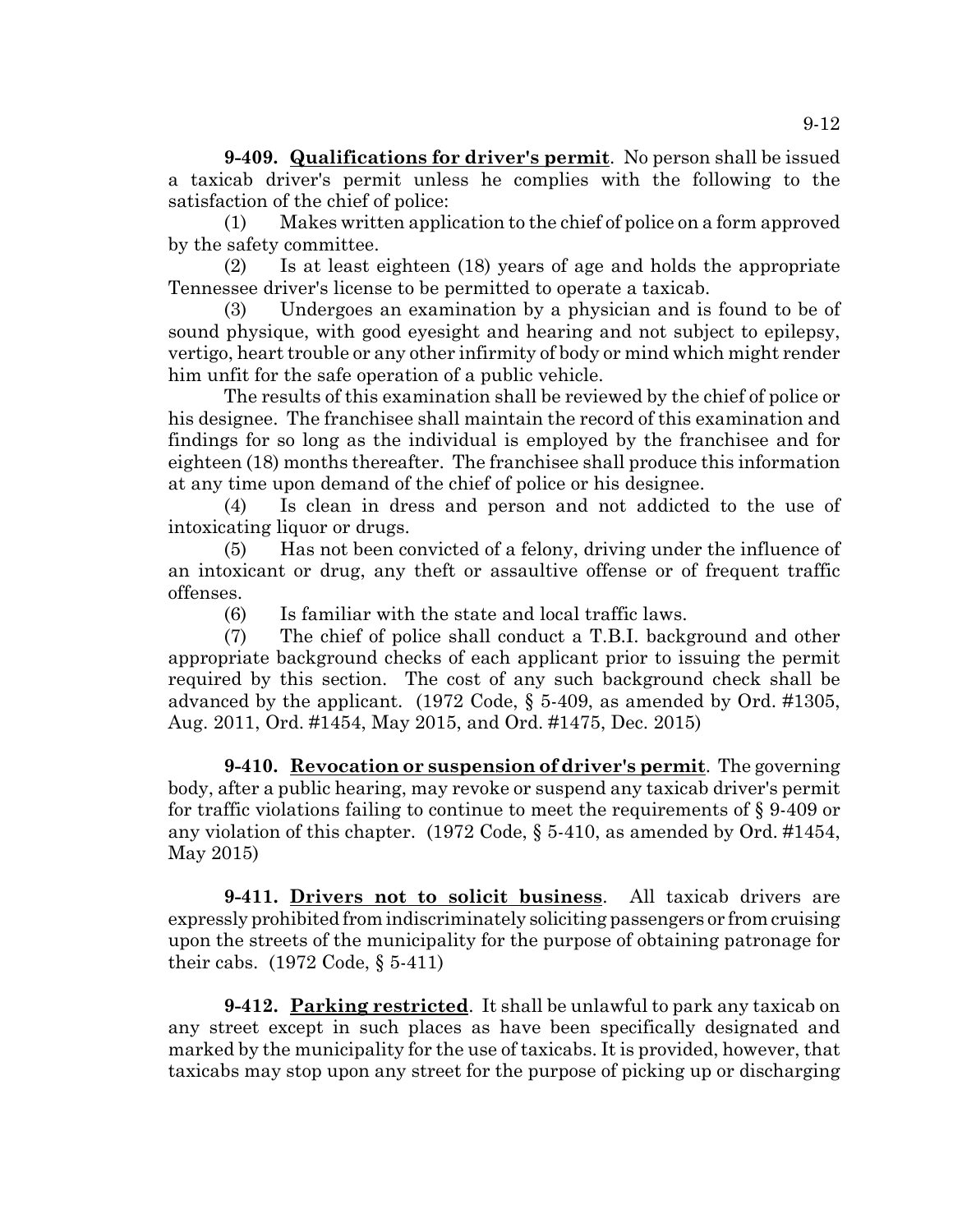passengers if such stops are made in such manner as not to unreasonably interfere with or obstruct other traffic and provided the passenger loading or discharging is promptly accomplished. (1972 Code, § 5-412)

**9-413. Drivers to use direct routes**. Taxicab drivers shall always deliver their passengers to their destinations by the most direct available route. (1972 Code, § 5-413)

**9-414. Taxicabs not to be used for illegal purposes**. No taxicab shall be used for or in the commission of any illegal act, business, or purpose. (1972 Code, § 5-414)

**9-415. Miscellaneous prohibited conduct by drivers**. It shall be unlawful for any taxicab driver, while on duty, to be under the influence of, or to drink any intoxicating beverage or beer; to use profane or obscene language; to shout or call to prospective passengers; to unnecessarily blow the automobile horn; or to otherwise disturb the peace, quiet and tranquility of the municipality in any way. (1972 Code, § 5-415)

**9-416. Transportation of more than one passenger at the same time**. No person shall be admitted to a taxicab already occupied by a passenger without the consent of such other passenger. (1972 Code, § 5-416)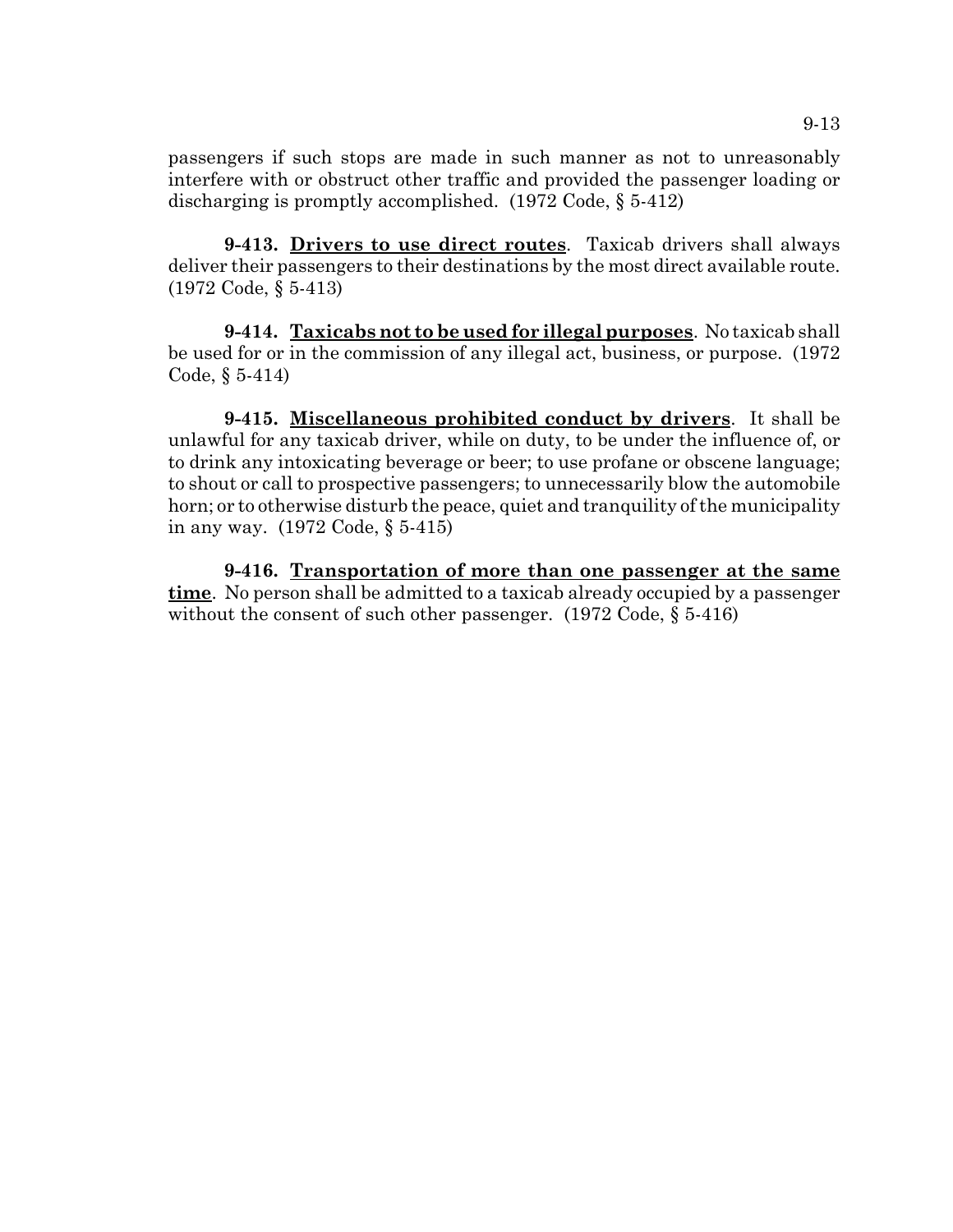# **POOL ROOMS<sup>1</sup>**

# **SECTION**

- 9-501. Permit required.
- 8-502. Application requirements.
- 9-503. Disposition of applications.
- 9-504. Investigation of applications.
- 9-505. False statement in application.
- 9-506. Issuance or refusal of permit.
- 9-507. Term of permit.
- 9-508. Hours of operation restricted.
- 9-509. Minors to be kept out; exception.
- 9-510. Miscellaneous other prohibitions.
- 9-511. Enforcement.
- 9-512. Appeals.

**9-501. Permit required**. No person shall engage in the operation of a pool room or billiard parlor without applying for and receiving a permit from the city and thereafter operating such place of business in accordance with the provisions of this chapter. (1972 Code, § 5-501)

**9-502. Application requirements**. Applications for pool room or billiard parlor permits shall be made in writing and under oath to the chief of police and shall establish the following:

(1) Name and location of the pool room or billiard parlor.

(2) Names and addresses of owners and proposed operators and employees and that they are all of good character and reputation.

(3) That no owner, operator or employee has been convicted of a felony or of a gambling violation within the past five (5) years.

- (4) The number of pool or billiard tables to be operated.
- (5) That proper sanitary facilities shall be provided.

(6) That there is a front window not less than five (5) feet in height and not more than three (3) feet above the sidewalk which offers a clear view of the interior of the premises. (1972 Code, § 5-502)

**9-503. Disposition of applications**. Applications for pool room or billiard parlor permits shall be kept on file by the chief of police and shall be open to inspection by the public at all reasonable times. (1972 Code, § 5-503)

<sup>1</sup> Municipal code reference

Privilege taxes: title 5.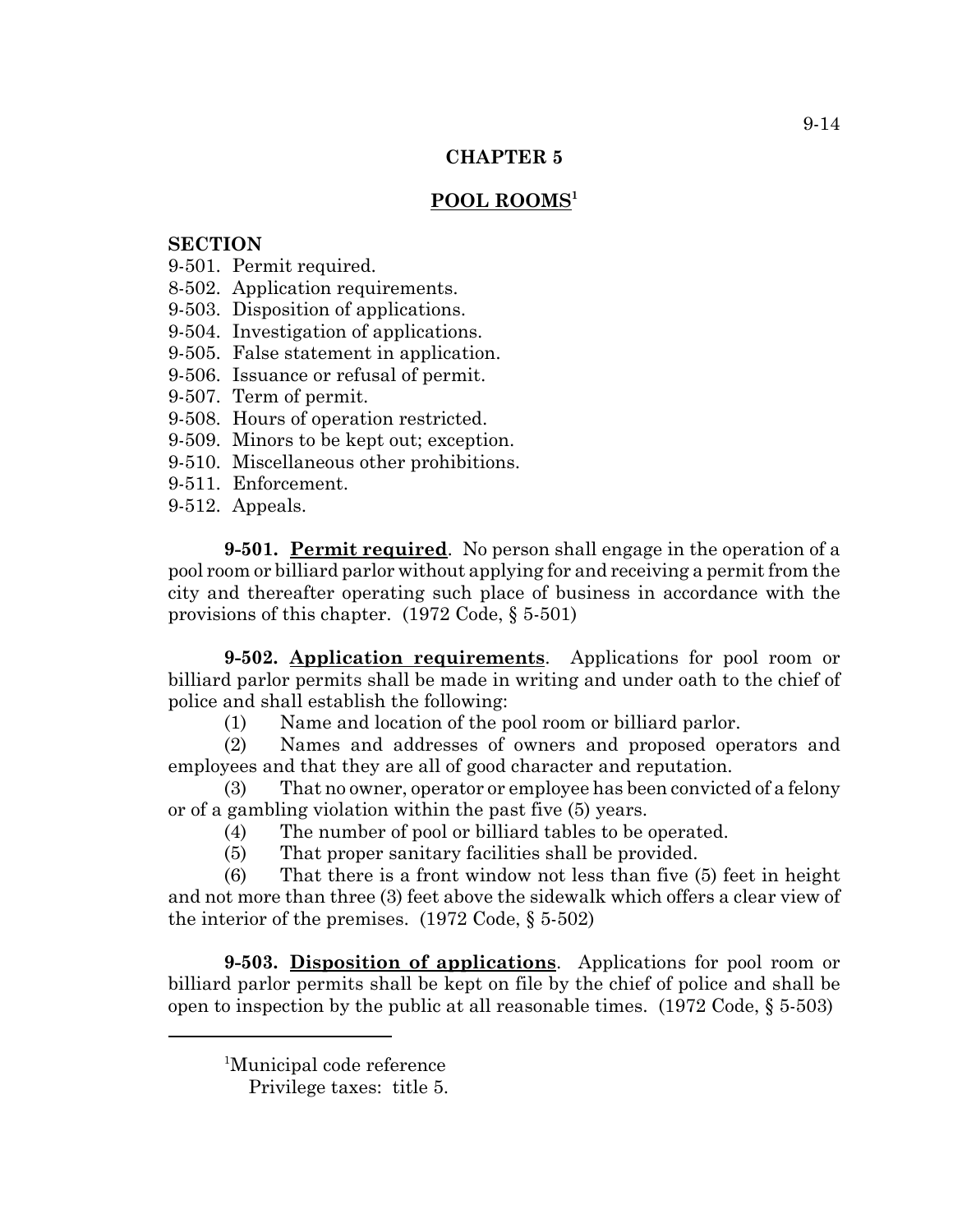**9-504. Investigation of applications**. Upon receipt of an application the chief of police shall investigate or cause to be investigated all the owners, proposed operators and employees, and the premises to ascertain whether they meet the requirements of this chapter. (1972 Code, § 5-504)

**9-505. False statement in application**. Any applicant making a false statement in his application shall forfeit his right to a permit and shall not be eligible for another permit for at least one (1) year from the date such false statement is discovered. (1972 Code, § 5-505)

**9-506. Issuance or refusal of permit**. When the police investigation reveals that the applicant has met all the requirements of this chapter he shall recommend in writing that the permit be issued. The finance director shall thereupon issue the permit upon the applicant's paying an investigation fee of two dollars (\$2.00).

When the police investigation reveals that the applicant has failed to meet all the requirements of this chapter or has made a false statement in his application the police chief shall deny the permit and state his reasons therefor in writing. (1972 Code, § 5-506, as amended by Ord. #808, Jan. 1998)

**9-507. Term of permit**. When a permit for a pool room or billiard parlor has been issued it shall remain in full force and effect until revoked. However, no such permit shall be transferrable to any other person or location. (1972 Code, § 5-507)

**9-508. Hours of operation restricted**. No place where pool tables or billiard tables are kept for public use or hire shall be opened or operated at any time on Sunday or between the hours of 11:00 P.M. and 5:00 A.M. on other days. (1972 Code, § 5-508)

**9-509. Minors to be kept out; exception**. It shall be unlawful for any person engaged regularly, or otherwise, in keeping billiard or pool rooms or tables, their employees, agents, servants, or other persons for them, knowingly to permit any person under the age of twenty-one (21) years to play on said tables at any game of billiards, pool, or other games requiring the use of cue and balls, without first having obtained the written consent of the father and mother of such minor, if living; if the father is dead, then the mother, guardian, or other person having legal control of such minor; or if the minor be in attendance as a student at some literary institution, then the written consent of the principal or person in charge of such school; provided that this section shall not apply to the use of billiard and pool tables in private residences. (1972 Code, § 5-509)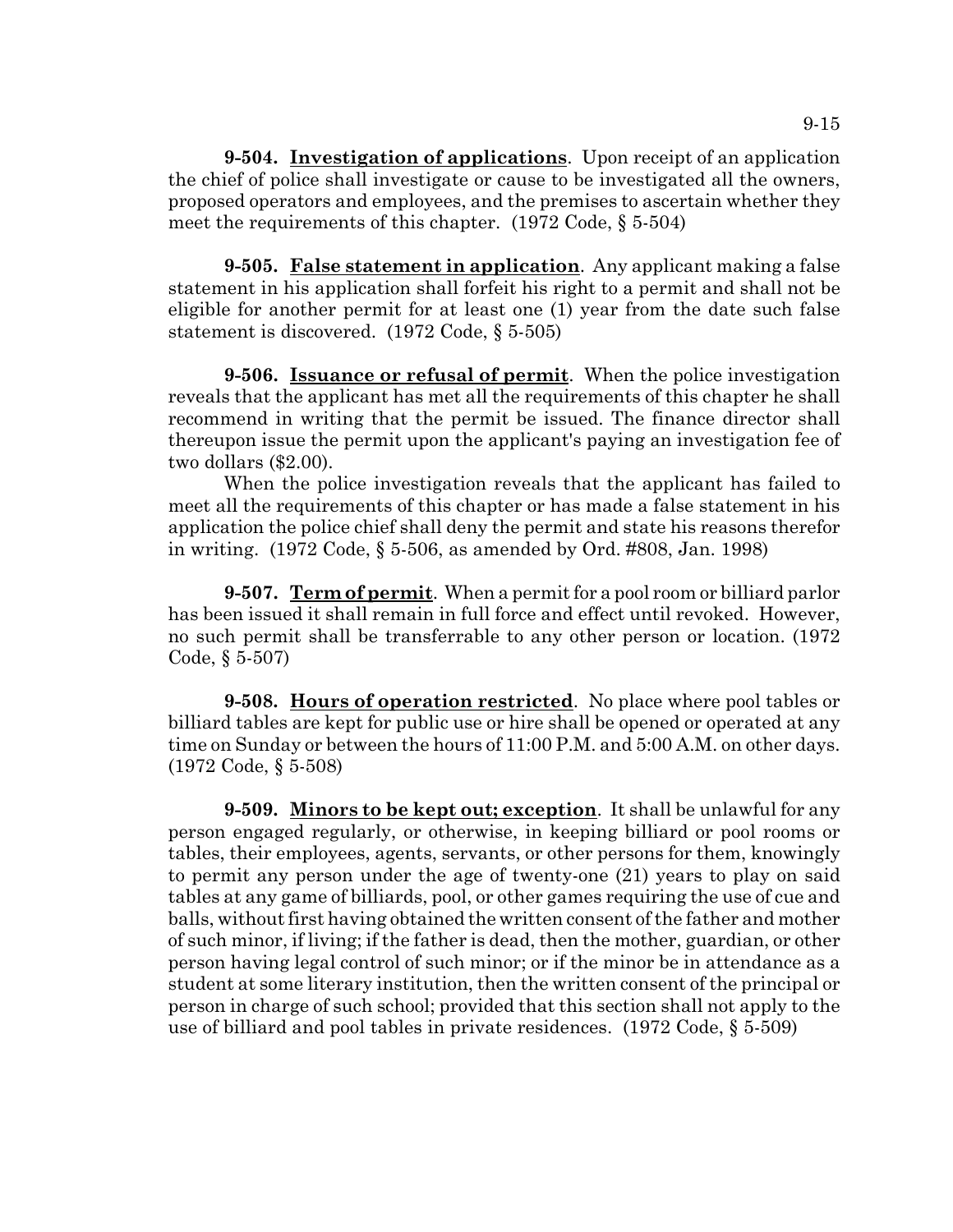**9-510. Miscellaneous other prohibitions**. It shall be unlawful for any person engaged in any business regulated by this chapter to sell, distribute, or allow to be consumed on the premises any alcoholic beverages; to fail to provide and maintain proper sanitary facilities; to interfere in any way with the view into the premises through the required front window; to allow any drunkenness, obscenity, profanity, loud noises, boisterous conduct, or any other unlawful conduct on the premises. (1972 Code, § 5-510, modified)

**9-511. Enforcement**. It shall be the duty of the chief of police to see that all pool rooms and billiard parlors are patrolled and regularly inspected to insure compliance with the provisions of this chapter. When any violation is observed he shall charge the operator with such violation and shall revoke the permit of such operator. (1972 Code, § 5-511)

**9-512. Appeals**. Any person, firm, corporation, or association aggrieved by any action of the chief of police with respect to granting, refusing, or revoking any permit for a pool room or billiard parlor shall have the right to appeal to the board of mayor and aldermen within ten (10) days from the date of the chief's decision or action. The appeal shall be filed in writing with the finance director or mayor, shall set forth the reasons therefor, and may be delivered in person or by mail. (1972 Code, § 5-512, as amended by Ord. #808, Jan. 1998)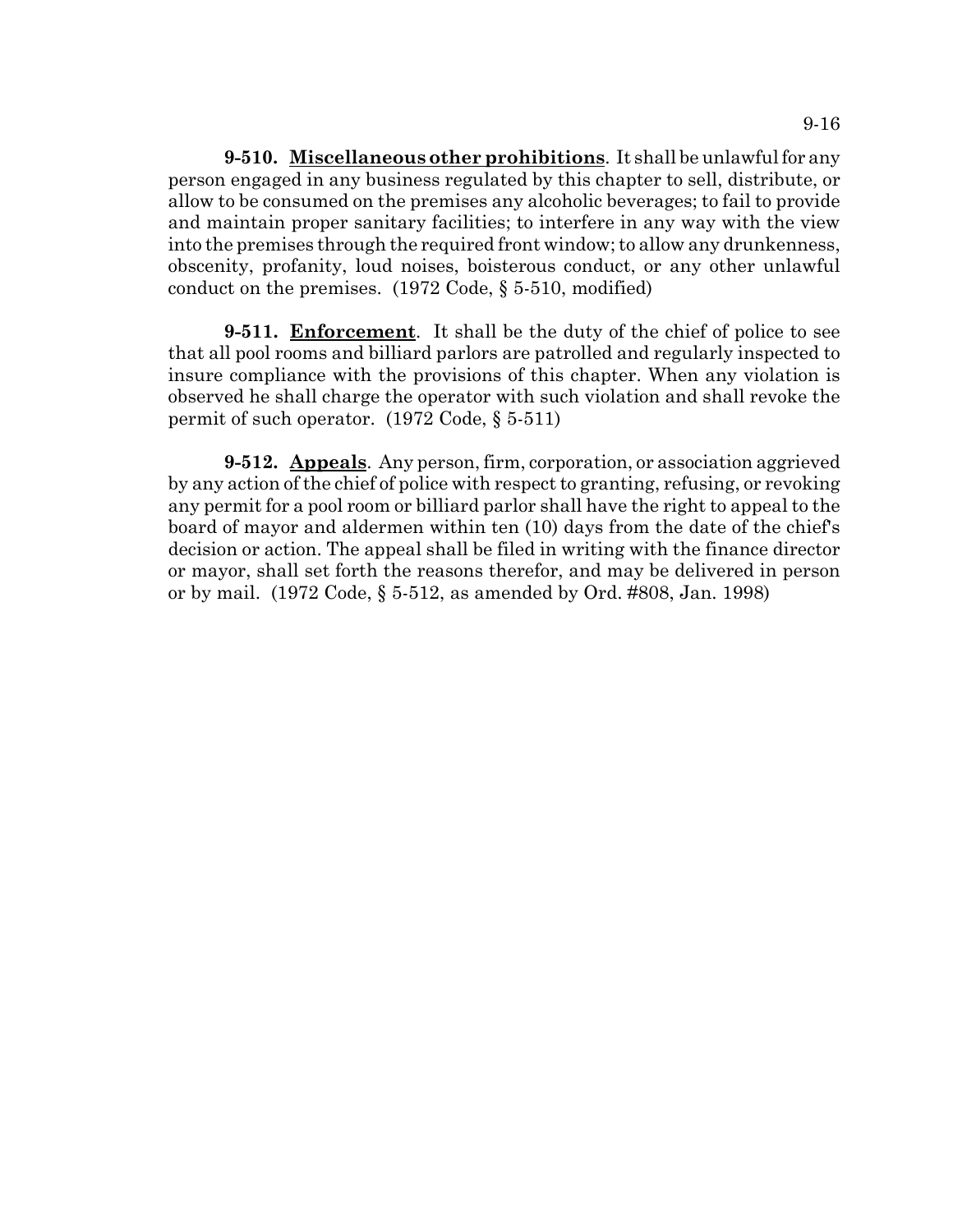## **PINBALL MACHINES**

#### **SECTION**

9-601. Definitions.

9-602. Minors not to be allowed to play.

9-603. Sign prohibiting minors to be placed on each device.

9-604. Business allowing violations to constitute a nuisance.

9-605. Permit and fee.

**9-601. Definitions**. As used in this chapter, unless the context otherwise indicates, the following terms shall have the meanings indicated herein:

(1) "Person." Shall mean any person, firm, or corporation owning and/or operating a place of business within the City of Manchester.

(2) "Mechanical amusement device." Shall mean any machine which, upon the insertion of a coin, slug, token, plate or disc, may be operated by the public generally for use as a game, entertainment, or amusement which registers a score dependent upon the skill of the player, and which includes but it not limited to the following devices: pinball machines, pool table machines, car or dog race machines, shuffleboard machines, horse race machines, claw machines, bowling machines and marble games.

(3) "License." Shall mean any license issued by the City of Manchester.

(4) "Permit." Shall mean any permit issued by the City of Manchester.

(5) "Coin operated gaming device." Shall mean any machine which, upon the insertion of a coin, slug, token, plate, or disc, may be operated by the public generally for use as a game, entertainment or amusement, and which either directly returns cash to the player, or which registers replays on the machine if the player is successful, whether or not those replays can be exchanged for cash or not. (1972 Code, § 5-601)

**9-602. Minors not to be allowed to play**. It shall be unlawful for any person having a mechanical amusement device in his place of business to permit any individual under the age of eighteen (18) years and not accompanied by his parent or legal guardian to operate or play such mechanical amusement device. It shall be the responsibility of such person to ascertain whether or not individuals desiring to operate or play such devices are of sufficient age. (1972 Code, § 5-602)

**9-603. Sign prohibiting minors to be placed on each device**. Every person owning and/or operating a place of business within the City of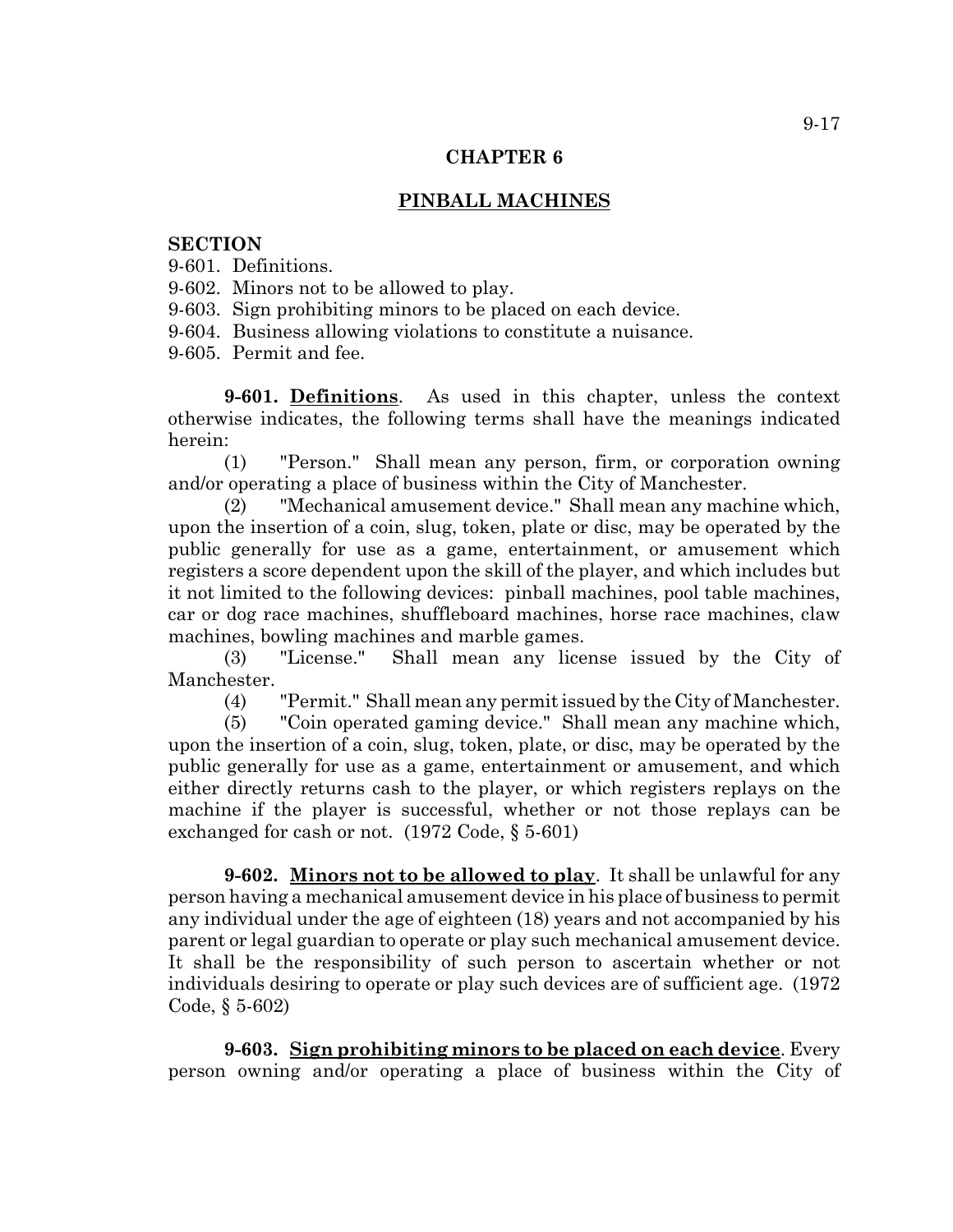Manchester shall cause to be placed upon each mechanical amusement device located within his place of business a metal sign, six (6) inches by eight (8) inches in dimension, which sign shall be plainly visible to any person using the device, and which shall read as follows "City ordinances prohibit persons under the age of 18 years to play or use this machine unless accompanied by a parent or legal guardian." (1972 Code, § 5-603)

**9-604. Business allowing violations to constitute a nuisance**. Any place of business containing a mechanical amusement device and allowing violations of this chapter to occur shall be and constitute a public nuisance. Such place of business may be ordered to show cause within ten (10) days why its privilege of doing business should not be revoked by the board of mayor and aldermen. (1972 Code, § 5-604)

**9-605. Permit and fee**. Before any coin operated gaming device may be permitted to be placed or located in any business establishment in the City of Manchester, Tennessee, the owner or manager of said business establishment must apply to the City of Manchester, Tennessee, for a permit and must pay to the City of Manchester, Tennessee, the sum of \$50.00 per machine as a fee for the issuance of said permit, this fee to be paid annually.

The applicant shall file the original and one copy of the application for the permit with the chief of police of the City of Manchester, Tennessee. After the application is approved, the application shall be marked approved by the chief of police and the applicant shall deliver the said permit and copy to the finance director where the appropriate fee shall be paid. After paying the fee, the finance director shall stamp the original and copy of the application: FEE PAID FOR YEAR \_\_\_\_\_\_. The applicant shall then retain the original and the copy shall be retained by the finance director.

Each application shall contain the name and address of the location where the coin operated gaming device is to be operated; the nature of any business or calling being conducted at said location, together with the name of the owner and manager of said business, and if a corporation, the name and address of the president of the corporation; and the number of mechanical amusement devices to be placed by the permit holder at that location.

All coin operated gaming devices presently located in business establishments in the City of Manchester, Tennessee, shall be identified by the chief of police and the owner and manager notified upon the passage of Ord. #431 and the appropriate application shall be made by said persons within thirty (30) days of the final passage of Ord.  $\#431.$  (1972 Code, § 5-605, as amended by Ord. #808, Jan. 1998)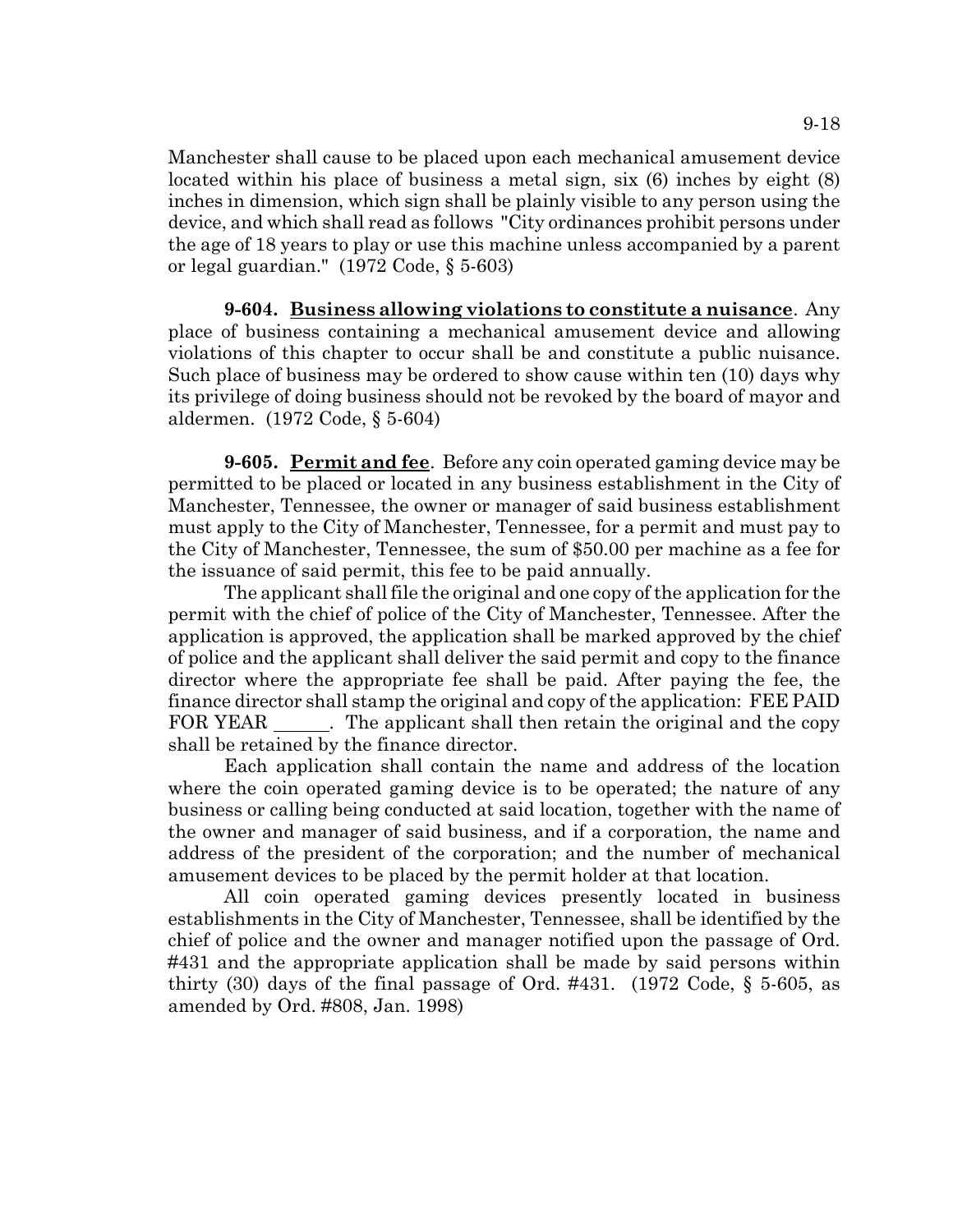# **CABLE TELEVISION**

## **SECTION**

9-701. To be furnished under franchise.

**9-701. To be furnished under franchise**. Cable television service shall be furnished to the City of Manchester and its inhabitants under franchise as the board of mayor and aldermen shall grant. The rights, powers, duties and obligations of the City of Manchester and its inhabitants and the grantee of the franchise shall be clearly stated in the franchise agreement which shall be binding upon the parties concerned.<sup>1</sup>

<sup>1</sup> For complete details relating to the cable television franchise agreement see Ord. #1252 dated December 2009 in the office of the finance director.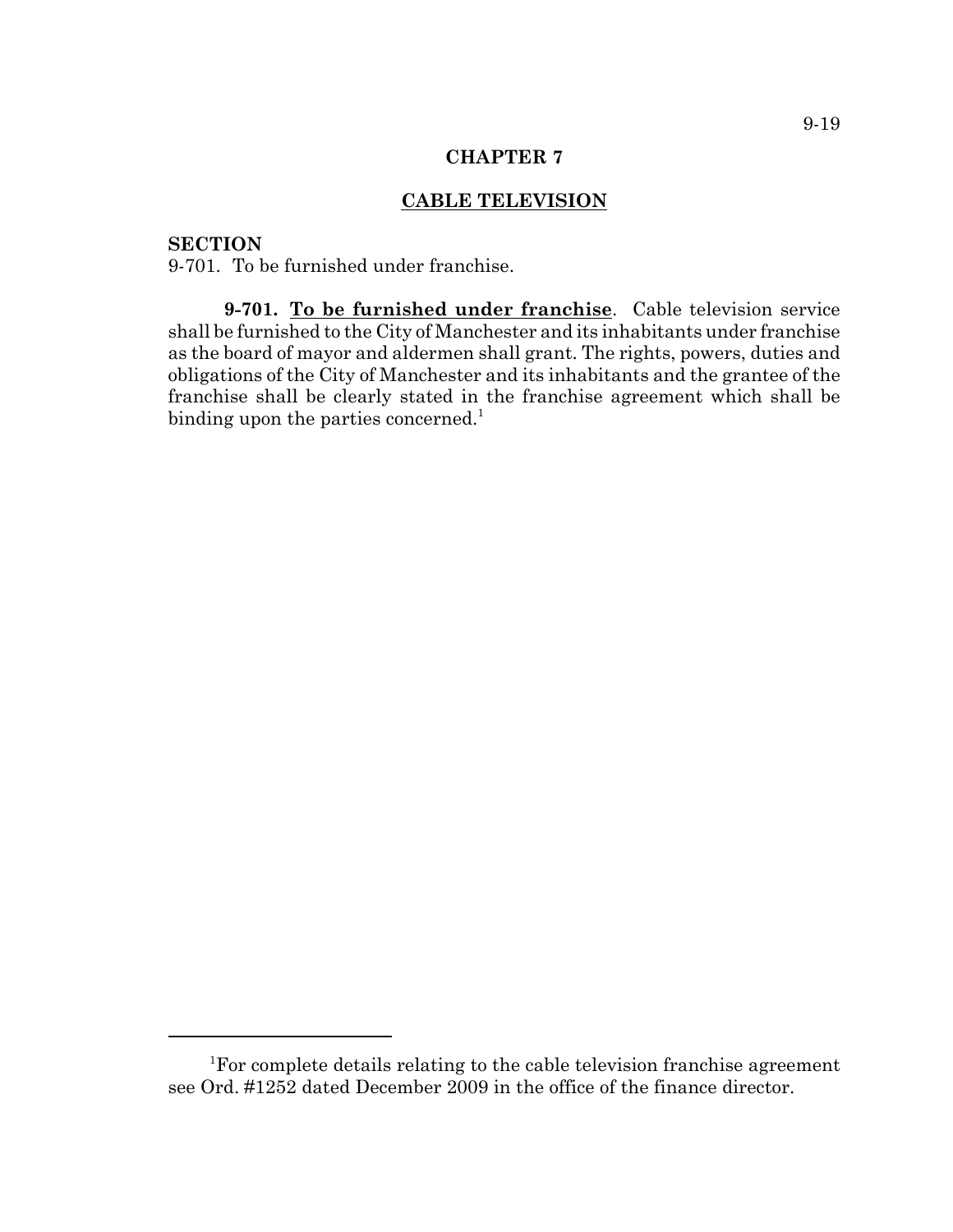#### **MOBILE FOOD UNITS**

### **SECTION**

- 9-801. Definitions.
- 9-802. Mobile food units.
- 9-803. Permit requirements.
- 9-804. Operational requirements.
- 9-805. Compliance with health regulations.

**9-801. Definitions.** For the purpose of this chapter, the following words and phrases shall have the meanings respectively ascribed to them by this section:

(1) "Commissary" means any State of Tennessee licensed stationary food establishment that serves mobile food dispensers, mobile food facilities, vending machines or other food dispensing operations where (a) food, containers or supplies are stored; (b) food is prepared or prepackaged for sale or service at other locations; (c) utensils are cleaned or (d) liquid and solid wastes are disposed of or potable water is obtained.

(2) "Mobile food unit" means any motorized vehicle that includes a self-contained kitchen in which food is prepared or processed and from which food is sold or dispensed to the ultimate customer. Mobile food units must be mobile and on wheels at all times during operation.

(3) "Operator" means any person holding a mobile food unit permit or any person who is engaged in the selling or offering for sale of food, beverages and fruit or like consumable products from a mobile food unit. (as added by Ord. #1546, Jan. 2018)

**9-802. Mobile food units.** Mobile food units shall meet all applicable requirements of this article in addition to the requirements as follow:

(1) No person shall engage in the business of a mobile food unit within the City of Manchester without first having obtained all required business licenses, a mobile food unit permit as required by this chapter of the Manchester Municipal Code and any permits, licenses and/or certifications required by Coffee County, the Coffee County Department of Health and/or the State of Tennessee.

(2) A mobile food unit permit, as authorized by the State of Tennessee and the Manchester Municipal Code, will not be issued to a person unless the following conditions are met:

(a) The vehicle must be specially designed or modified for use solely as a mobile food unit and be in compliance with all applicable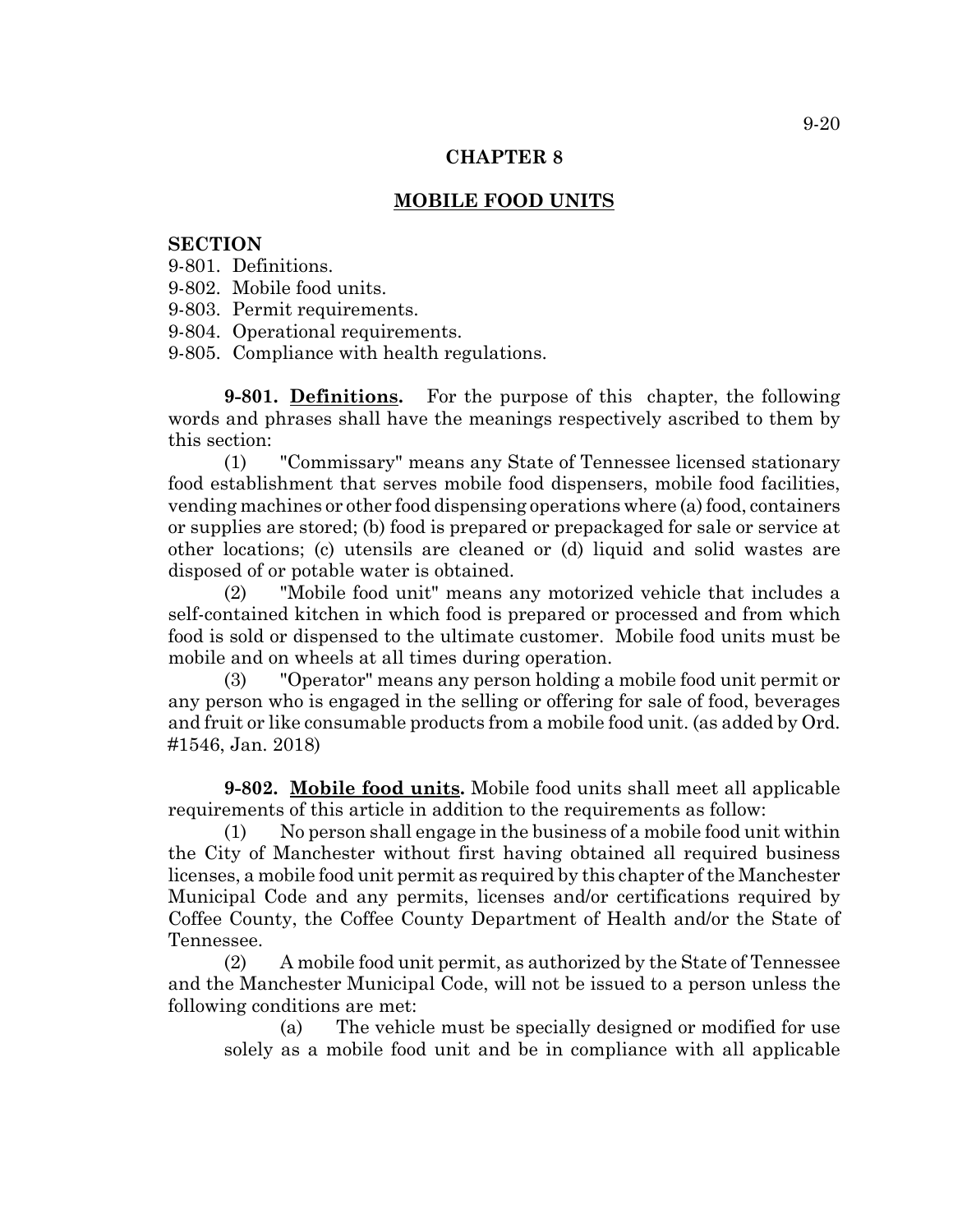health regulations contained herein and those enacted by Coffee County and the State of Tennessee.

(b) The driver of the vehicle must have a current Tennessee driver's license, current automobile (vehicle) insurance and current general liability insurance in amounts no less than one million dollars (\$1,000,000.00) each, and current vehicle registration as required by Tennessee law. This provision may be enforced by law enforcement authorities, the codes and health director or his designee. Proof of registration and valid insurance policies for both coverages shall be provided to the codes and health director at the time of application and shall be kept in the mobile unit at all times. It shall be produced on demand of any law enforcement officer or the codes and health director or his designee. The codes and health director shall have the authority to order any unit closed which does not meet this requirement.

(c) All current permits must be posted in a conspicuous manner, in compliance with Tennessee Code Annotated, § 68-14-305.

(3) The provisions of the foregoing sections, excepting compliance with state requirements and a City of Manchester business license, shall not apply to operation of mobile food units at events which are submitted to and approved as part of the special events permit procedure, provided the presence of "mobile food units" is submitted and approved as part of the special events permit application.

(4) Operation of mobile food units on property under the supervision of the recreation commission, including operation as part of a special events permit, must comply with the requirements of this section and is subject to such further conditions as it may specify, as set forth in operational requirements § 9-804(2)(f). (as added by Ord. #1546, Jan. 2018)

**9-803. Permit requirements.** (1) The title of this permit shall be the "Mobile Food Unit Permit."

(2) No person shall sell or offer for sale any food, beverage, fruit or like consumable product from any mobile food unit unless:

(a) Such person obtains a mobile food unit permit from the city finance director in accordance with the provisions of this chapter;

(b) Such sales are made from a mobile food unit under the control of a mobile food unit operator;

(c) The mobile food unit operator:

(i) Has obtained written permission from the owner or lessee of the premises on which the mobile food unit is located to operate a mobile food unit from the property or

(ii) The mobile food unit is operated on public property strictly in accordance with this chapter.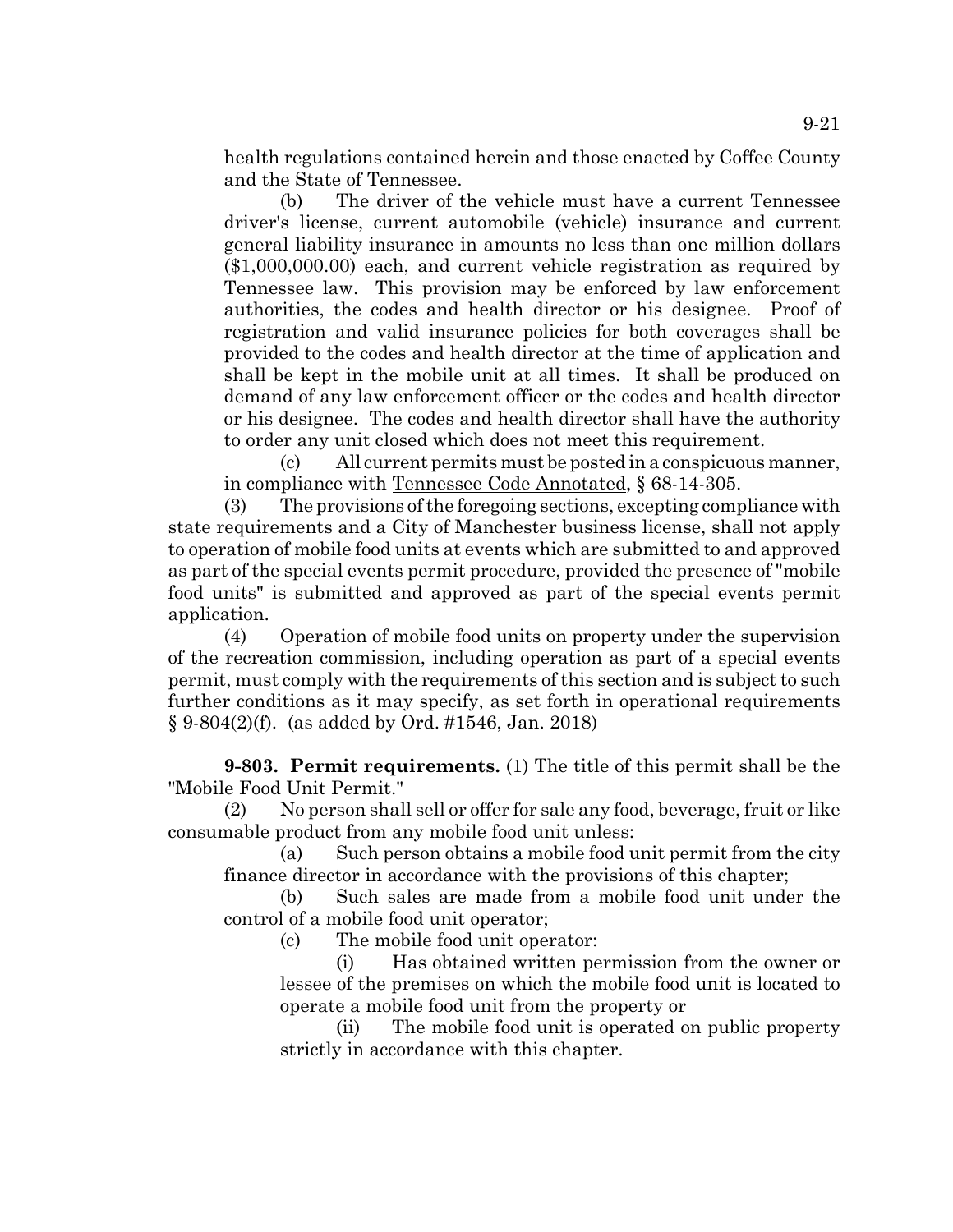(3) Any person desiring a mobile food unit permit shall make written application to the codes and health director stating:

(a) Name, home address, business address and telephone number of the applicant and the name, address and telephone number of the owner of the mobile food unit, if other than the applicant, to be used in the operator's business;

(b) A description of the type of food, beverage, fruit or like consumable product to be sold; and

(c) The VIN#, a brief description including make and model and at least two (2) photographs of the mobile food unit.

(4) Before any permit is issued by the finance director under this chapter, the applicant must submit satisfactory evidence that he has complied with the state business tax act and all state statutes and regulations controlling health and dispensing of food. Nothing herein shall excuse any applicant/ operator from complying with all applicable state statutes and city ordinances controlling health standards and requirements and the operation of businesses.

(5) Upon compliance with the provisions of this section, as determined by the codes and health director and the finance director; the finance director shall issue to the applicant a mobile food unit permit authorizing the operator to do business upon payment of a permit fee of fifty dollars (\$50.00), provided the applicant complies with the other provisions of this article. The permit fee shall be used to help defray the cost of administering and enforcing the provisions of this article.

(6) A permit issued under this article shall be valid for one (1) year from the date of issuance and shall be renewed on an annual basis (concurrent with the renewal and issuance of business licenses) upon proper application and payment of the permit fee. Each permit shall be valid for only one (1) mobile food unit. Each operator and/or applicant shall file an additional application and pay an additional permit fee for each additional mobile food unit.

(7) All permits issued under this article shall be displayed inside the mobile food unit at all times during the operation of the mobile food unit. The permit shall be displayed in such a manner that it can be viewed from the outside.

(8) The mobile food unit permit number shall be prominently displayed on the outside of the mobile food unit.

(9) The operator shall have posted the current price per unit of measure for each type of item sold. (as added by Ord. #1546, Jan. 2018)

**9-804. Operational requirements.** (1) The vehicle may only operate in locations were the operation of mobile food units are permitted under this chapter. Violations will be enforced by city police officers and/or the health and codes department.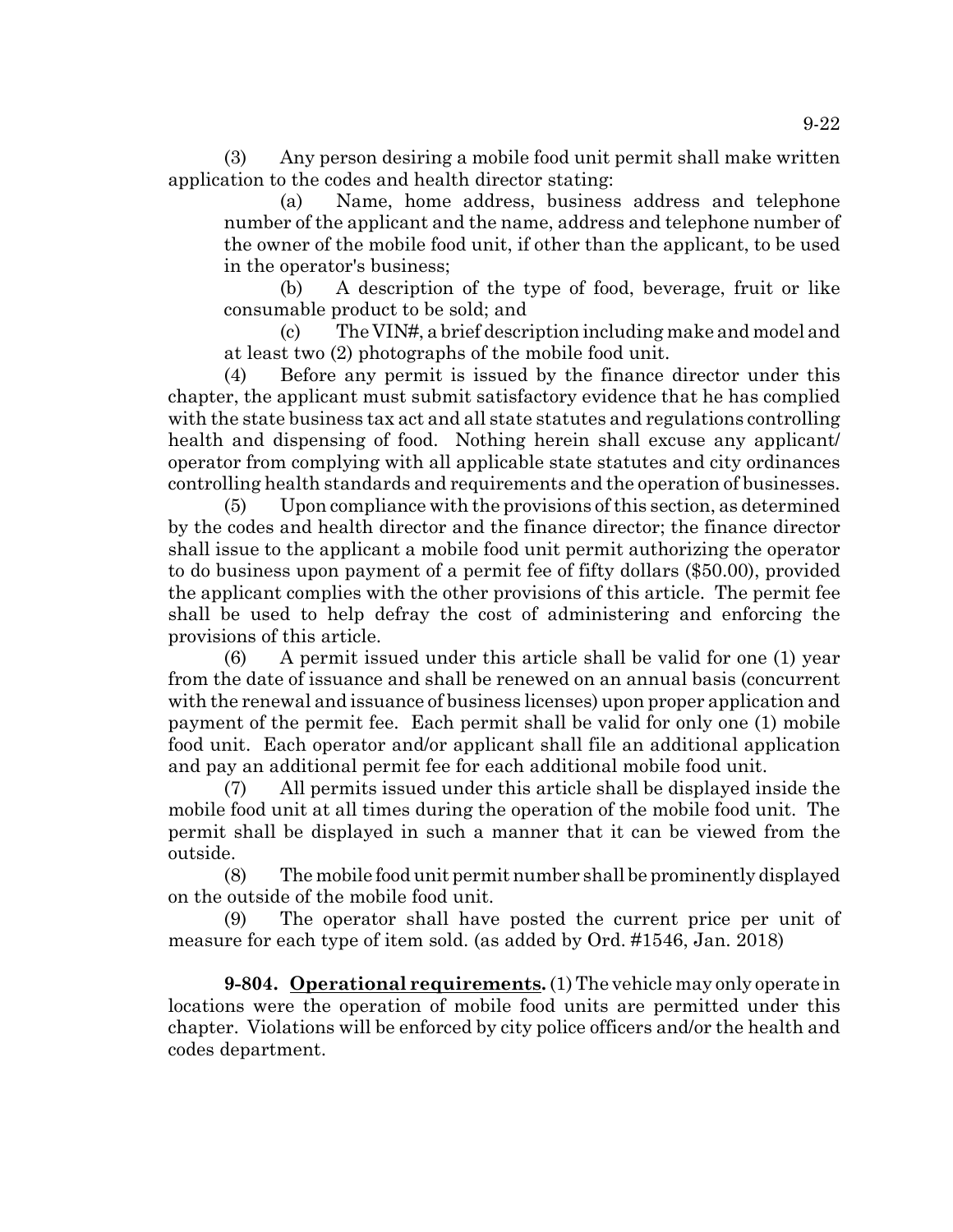(2) Mobile food units are prohibited from operating upon city streets, sidewalks, park areas or other public property within the Manchester city limits, except as follows:

(a) In the downtown business district in the parking spaces of the 100 block of North Irwin, West Fort, North Spring and West Main Streets and parking spaces on those streets that immediately adjoin the Coffee County Courthouse property (parking spaces which are located in the center and around the outside perimeter of the square).

(b) No part of a mobile food unit may be located within one hundred feet (100') of a public entrance to a fixed location licensed food service establishment when such establishment is open for business.

(c) The mobile food unit along with the required refuse containers and area for patrons may not occupy more than two (2) marked parking spaces. Operation in areas other than parking spaces is prohibited.

(d) The mobile food unit may not be connected to any privately owned power source, water source or sewage receptacle either temporarily or permanently. The unit must be self-contained.

(e) The unit must remain in operation and open for business at all times when located in the downtown business district. Upon cessation of business, the unit must be immediately removed.

(f) In areas under the jurisdiction of the parks and recreation commission, at such times and places and for such duration as it may designate. The Parks and recreation commission shall set an appropriate "booth" or space rental fee for each event or activity at which it approves. The parks and recreation commission cannot limit or grant a franchise to any particular licensed operator; but, may limit the total number of operators at any event to not less than three (3). It must grant access on an equal basis to any operator. All operators must meet all requirements of this chapter.

(3) Mobile food units are prohibited from operating on private property, except with prior written permission from the owner or lessee on which the mobile food unit is located. This written permission must be kept in the mobile food unit at all times and presented to the codes and health director, his designee or any police officer on demand.

(4) Mobile food units on private property may operate in all zoning districts.

(5) Other than as permitted in subsection (1), mobile food units must not be parked within ten feet (10') of a city right-of-way.

(6) No mobile food unit shall be equipped with any external electronic sound-amplifying device. No operator shall shout, make any noise or use any device for the purpose of attracting attention to the mobile food unit or the items it offers for sale.